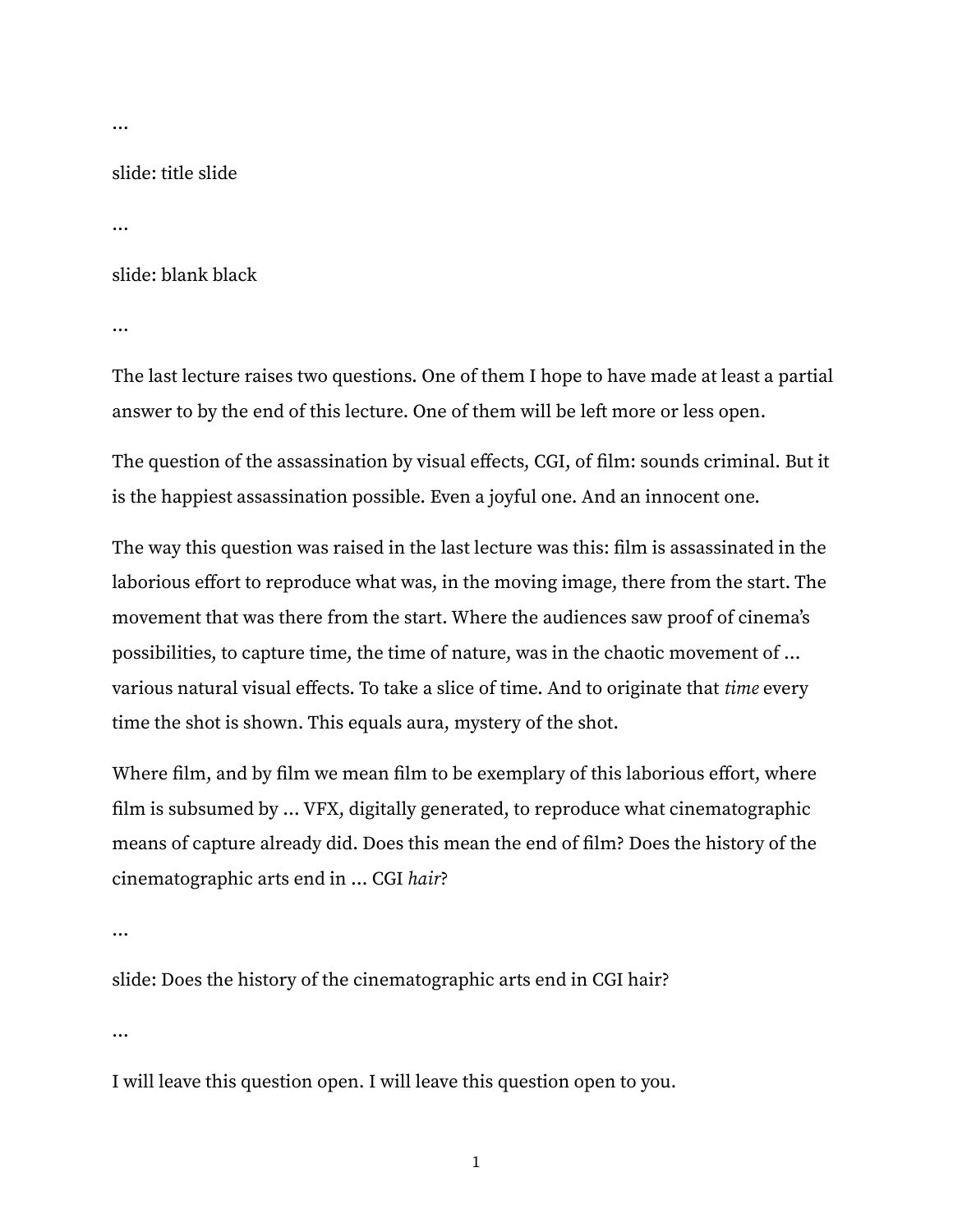…

#### slide: blank black

…

The other question raised by the last lecture was this: we deny ourselves. We deny ourselves the freedom we give to the moving image.

To the digital moving image: digitality and moving image here are one: they are one and interchangeable: because, if you are looking at a screen, you are looking at a moving image.

…

slide: If you are looking at a screen, you are looking at a moving image. This one included.

…

And: if you are looking at a screen, you are plugged in to this other sort of time. This other sort of time is unclipped from the time in which you are embedded.

…

slide: If you are looking at a screen, you are plugged in to this other sort of time. This one included. This other sort of time is unclipped from the time in which you are embedded. This is historicity.

…

What is the time in which you are embedded called again? Historicity.

…

slide: blank black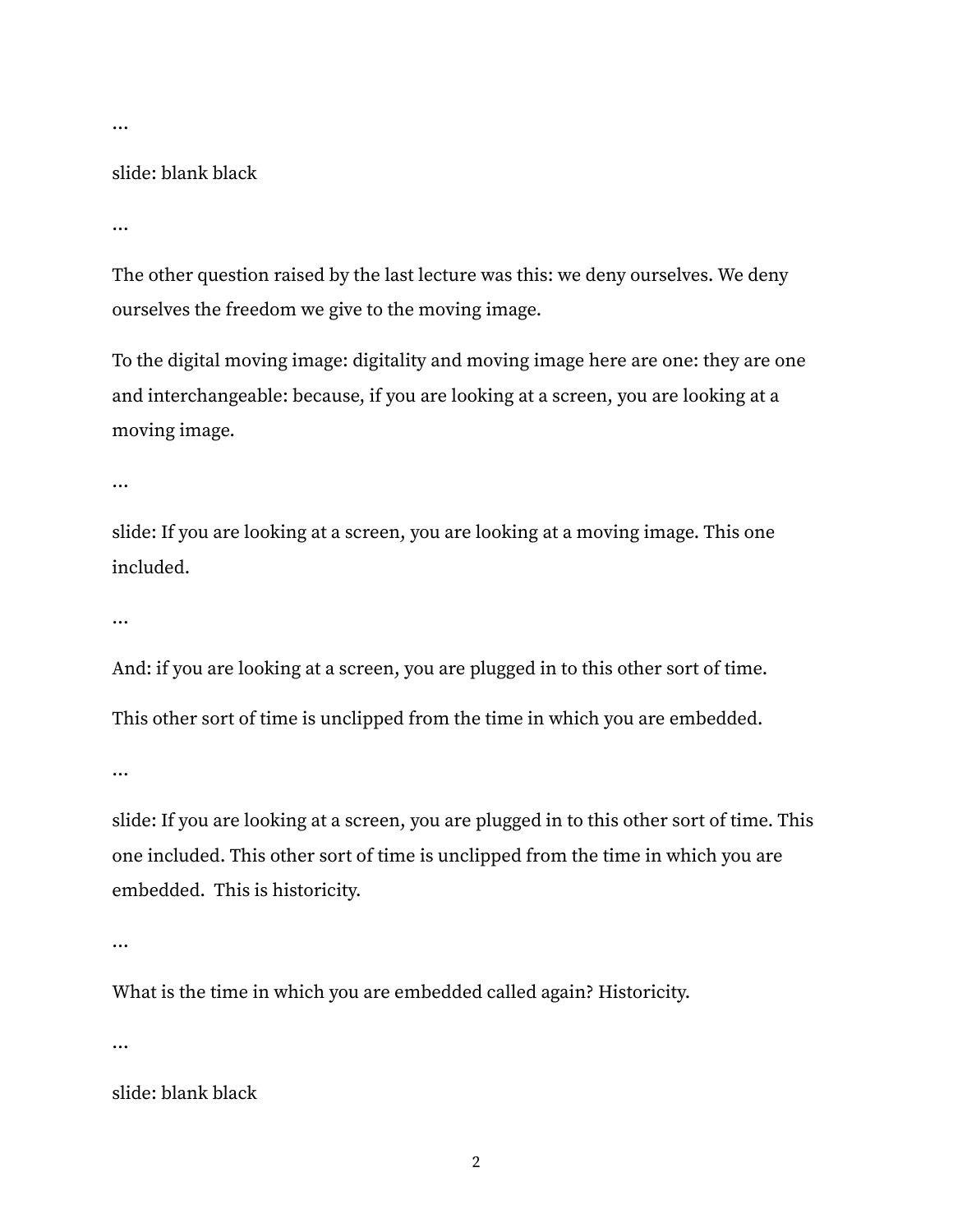It's also called, It is what it is. Or, No new ideas under the sun. Or, clock time. Or, work. Sleep. Dinnertime. Lunchtime. Breakfast time. And, as a character in the playwright Samuel Beckett's Endgame says, Time for love.

Plugged in, unclipped, embedded.

Back to the question. It was not raised in the last lecture as a question. I simply said it. We deny ourselves.

This was also said, Screen-time replaces our inner experience of time.

Or, you could say they swap. Switch times.

…

This old switcheroo is exactly what the reproduction by VFX and CGI of cinematic time is about. To take the place of hair moving by capturing that time where it does, hair has this decades long history, long and short hair, fur even, think of the Barbershop system in King Kong, of being made: a technical grooming programme. And digital hair takes the place of natural hair. Or we could say, the time of hair takes the place of the time of hair, leaves, smoke, waves and so on.

No, it's not about control. It's not about not having hairstylists on set who can control unruly natural events, like hair slipping out of place. We're talking about the *time* of hair *unclipping* from the time where hair in the past *did* slip out of place. And the effort engaged to reproduce digitally that slipping out of place.

…

Are we not free, then? Yes! …but, we deny ourselves.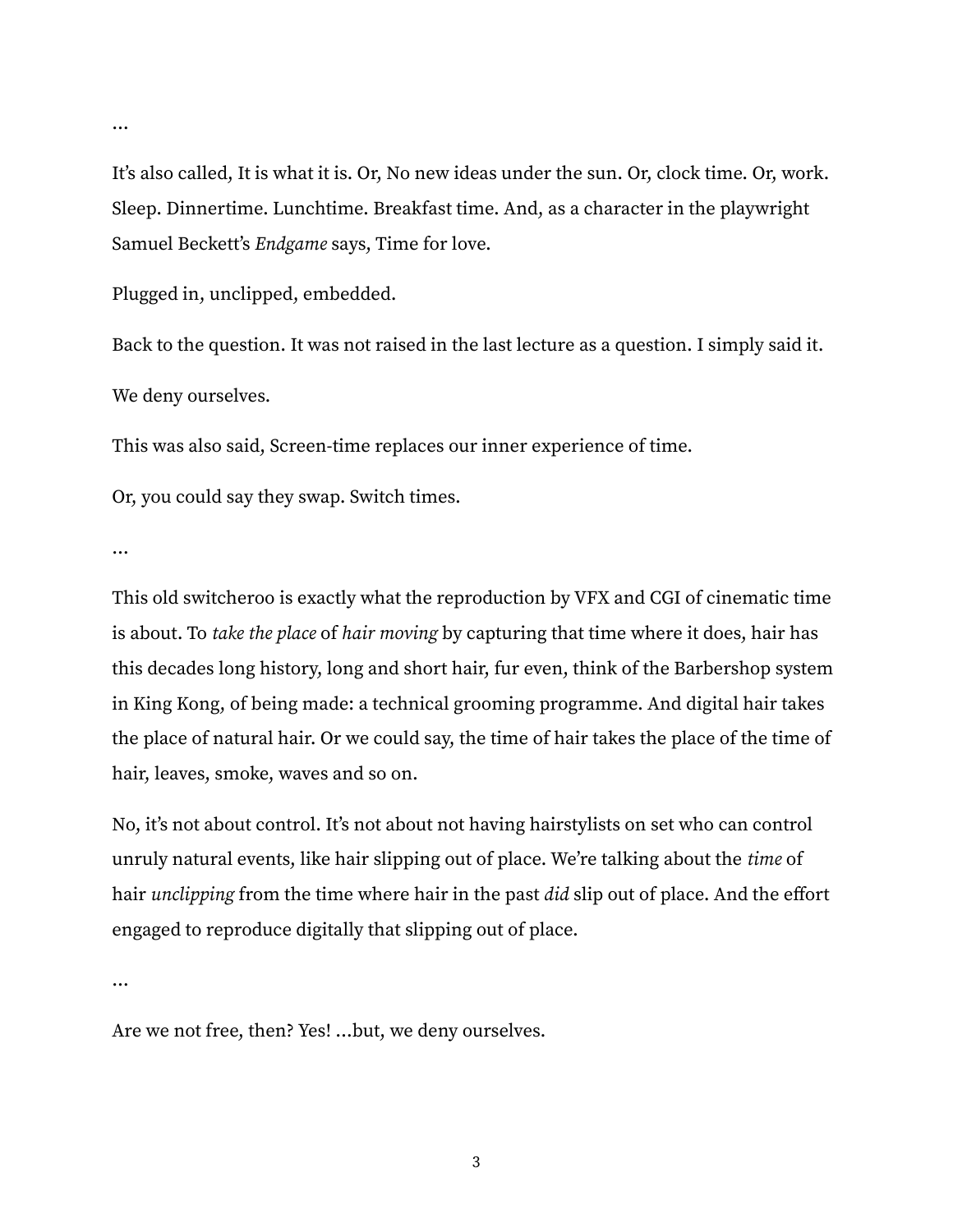Has the time of hair replaced our inner experience of time? I mean, has cinematic time, screen time, replaced that … slight … hesitation … or pause … where our body, primed for action, and our nervous systems and brains, priming it, chooses what action it's going to do?

Yes. …but not in the degree to which we can't choose.

…

slide: The digital condition is of the image being free. While we deny ourselves.

…

When we consider the digital image to be free: it can go anywhere.

I raised this possibility in the last lecture as the possibility of the moving image and of the condition of digitality. The digital condition makes it possible that this is a pre-recorded lecture. I'm currently not at home. The image is. And, at any second, in the blink of an eye, it could cut to… an asteroid belt. A scene from The Shining.

…

slide: talking dog gif

…

Suddenly I am replaced by a talking dog.

Why not? I am, as Casey Riley showed us, on the Amazon affiliate, Rigorous Themes, able to join the cast of  $Up$ . Whether animated or not, ... or, imagine, AUT invested heaps in developing digital doubles of lecturers.

…

slide: creepy Jack gif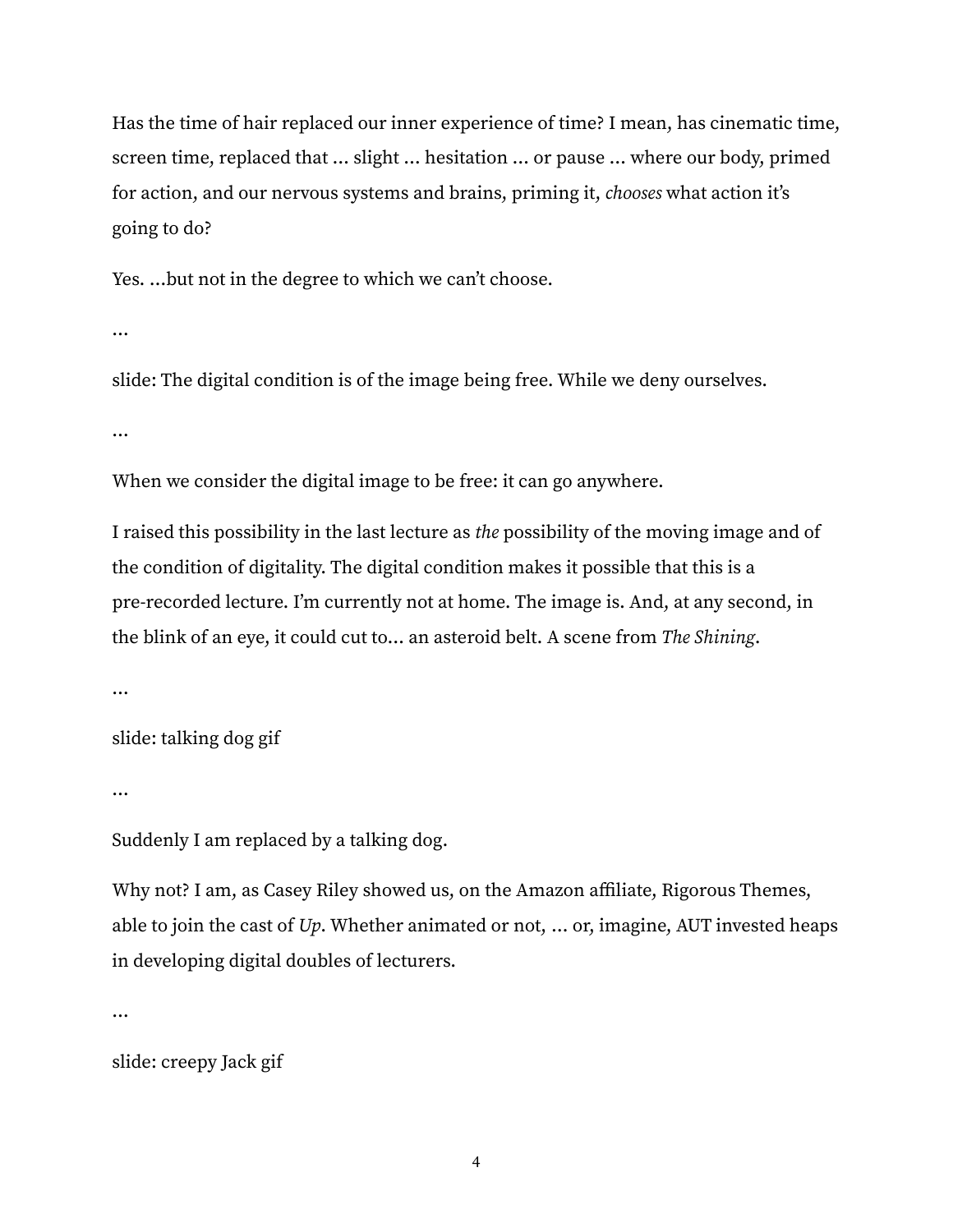…

They never get tired. They never get sick. They never get old.

…

slide: blank black

…

Only their material does.

…We have the replacement scenario all over again: and possibly the assassination of the academy, the educational one, not the one in Hollywood that does the awards, by CGI.

Yes. The moving image can go anywhere. It is fully unclipped from the physical, historical, mental, passing of time we call natural. Where we are ... embedded.

Locked down in time. You could say, lockdown exists to hide the fact that we are at all times in lockdown.

```
…
```
slide: Lockdown exists to hide the fact we are in lockdown.

…

This is a riff on what a thinker called Michel Foucault said. He said, prisons exist to hide the fact we are in prison.

Then Jean Baudrillard, whom we've met with his notion of simulation, of the simulacrum, being the condition brought about by commodity culture under capitalism, Baudrillard said, and this is in a book about America as the culture best able to show us what living inside a simulation looks like, and the capitalist superpower,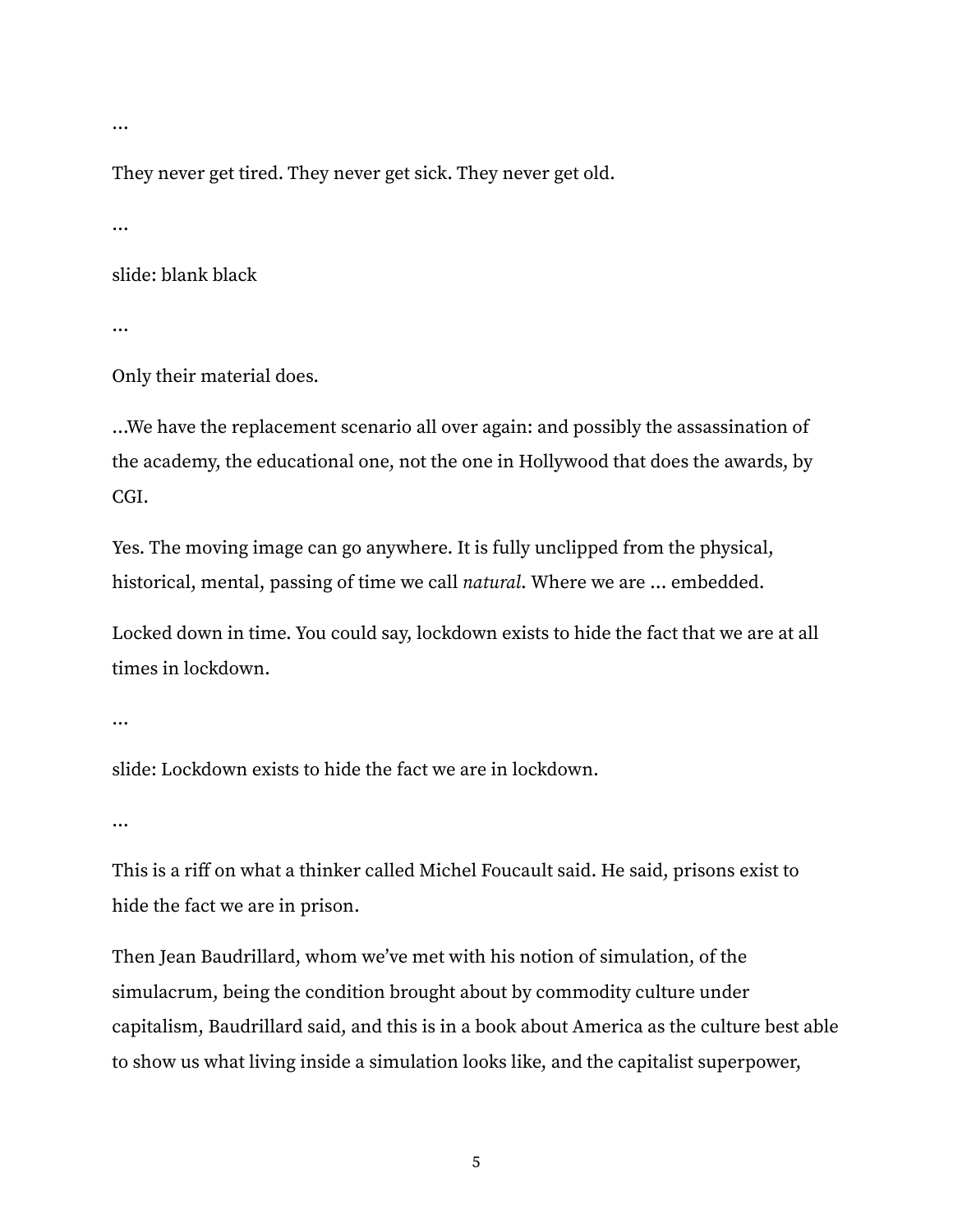both go together, according to Baudrillard: he said, Disneyland exists to hide the fact that America is Disneyland.

So: Lockdown exists to hide the fact we are in lockdown.

…

slide: blank black

…

Where? No, we mistake the idea if we think of this spatially. The question when it comes to time is, When?

…

Clair Bishop's 2012 article for Artforum, "The Digital Divide," includes a couple of case studies. The one on the last page is on Mark Dion, called a Media Study. This is in your readings for this week.

…

slide: Mark Dion

…

He's talking about his priorities as an exhibiting artist. He says he has always prioritised the physical installation of the work because he feels that the best way to experience it is to share time and space with it, by being in the room surrounded by it; and… this is the important part, "to be affected by its scale."

When we take into consideration the rest of the article, which is about a kind of repression of digital media, in favour of the technical media digital ones have replaced, the assumption that Mark Dion makes is this: its scale: to be in the room surrounded by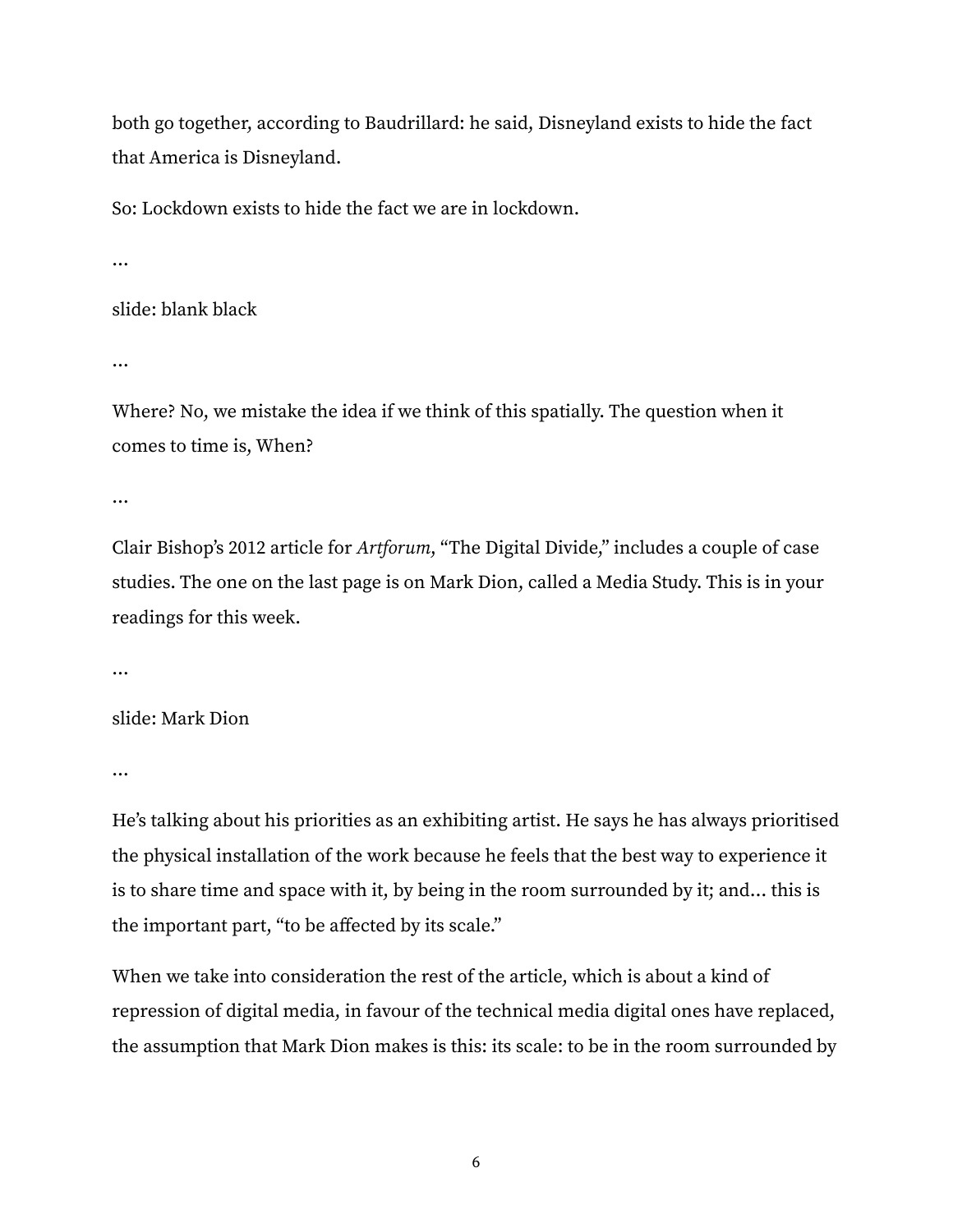it and be affected by its scale. To experience the work and share time and space with it the affect comes from its scale.

Where, deliberately the wrong word, might its affect, the affect of the work, not come out? When, again deliberately the wrong word, it is small.

How small could it possibly be? It could be tiny. We could scale it down. And like in King Kong 1933 make miniatures of it. But we have the technology of 2022 and even in 2005, like in King Kong 2005, directed by Peter Jackson, we can do this digitally.

…

slide: Mark Dion scaled down

…

Will this affect the experience of the work? We'll be in the same room. And now the work will be on screen. Where its scale will have changed. This is Mark Dion's assumption. That it's a matter of size. And therefore space.

Scale is a spatial consideration. Not one of time. So there's an assumption, which Claire Bishop in "Digital Divide" doesn't really address, although it's there all the way through, particularly when she talks about the demands made on the viewer's time made by digital works in galleries, video art, being an obstacle to … to what? Making money out of them.

…

slide: Salon Indien

…

Being in a gallery is different from being in the Salon Indien at the Grand Café, Boulevard des Capucines, or in any cinema or cinematheque as they first were called.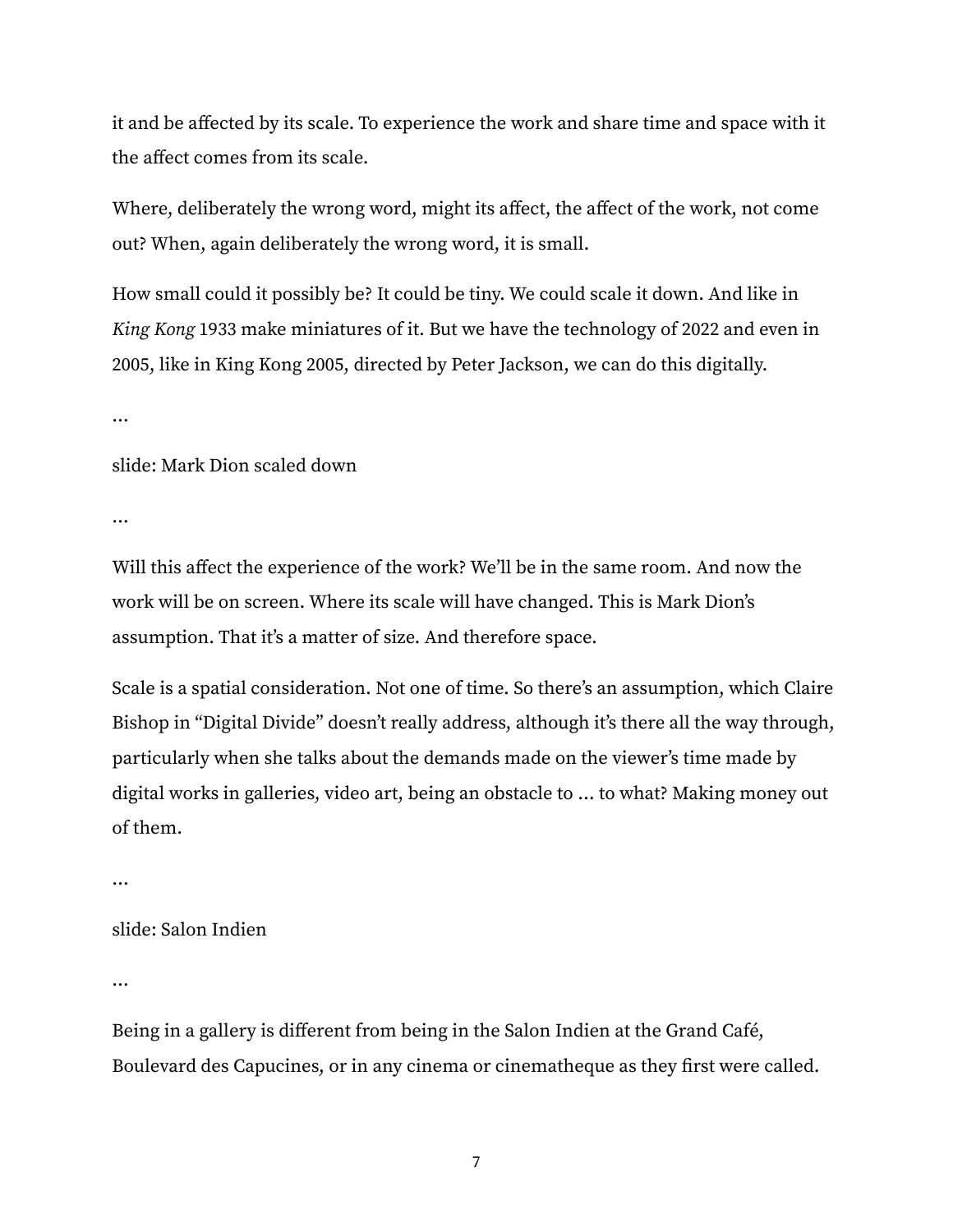The assumption is that the presence of digital media is not to do with time, but space. Being present in space. Even in the same space.

…

## slide: blank black

…

When, we know, to be in the same space as a screen showing moving images that are the base for digital media is to experience it as it happens in screen-time.

There's an assumption that the work on the screen is smaller, in fact. But its decisive character is that it is moving, originating itself, showing, in time. And no time is smaller than any other… This assumption Bergson throws away.

An instant is enough and what is immediate, which comes from the negative *im*- and the word we get the word media from, so that immediate means not mediated by media, what is immediate and instant is in time.

…

slide: immediate = not mediated by media. What is immediate and instant is in time.

…

Screen-time cannot be separated off from the flow of time because it is always in time…

…

slide: Screen-time is always in time.

…

… and, as Deleuze says, always perfect.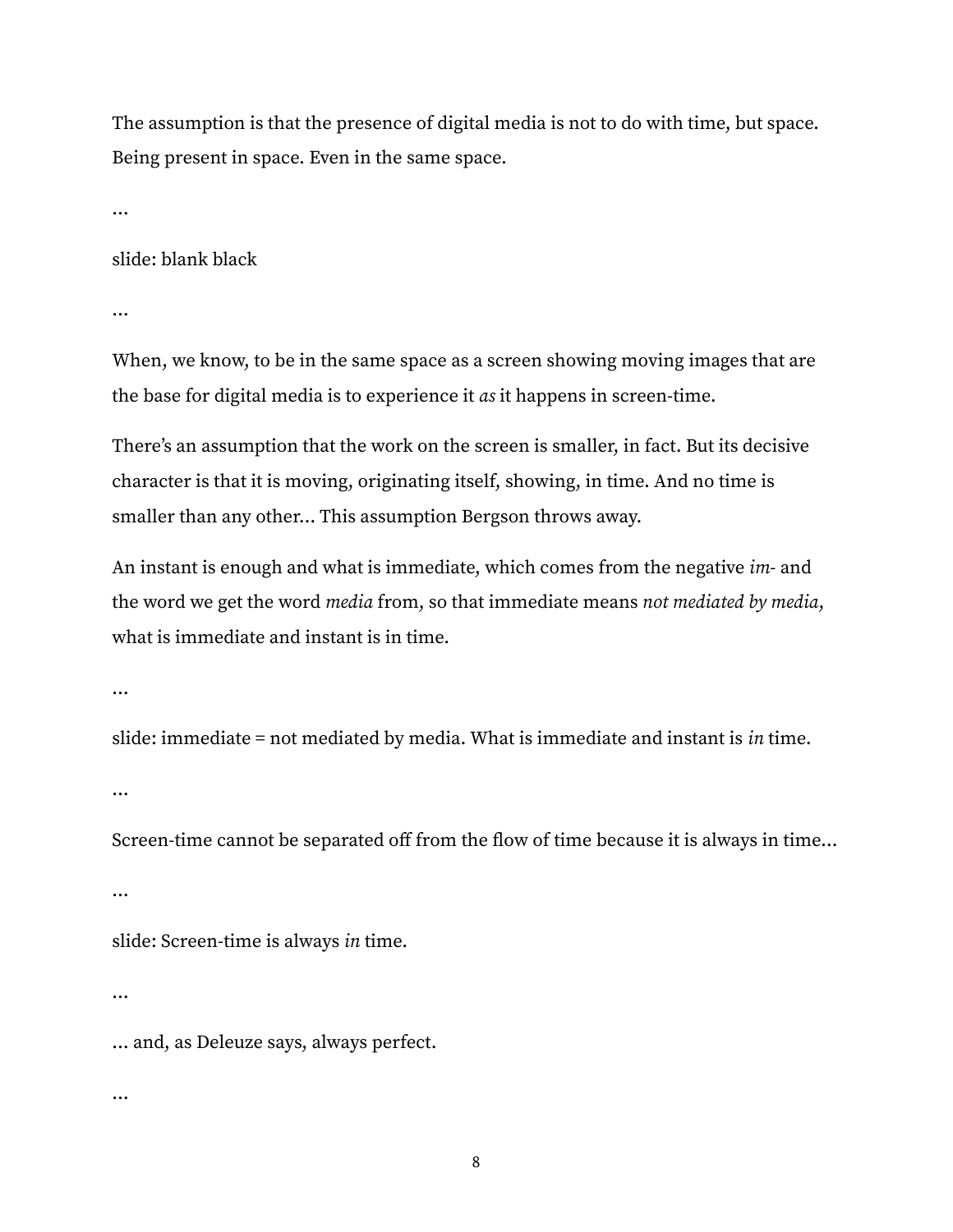We'll come back to Claire Bishop's article.

…

To the degree that the moving image is free and can go anywhere, we are locked down in our historical circumstance.

…

slide: To the degree that the moving image is free and can go anywhere–including this one–we are locked down in our historical circumstance.

…

However, when we are dealing with digital technology, with these technical media, we know the technology to be being developed in the same historical circumstance where we are embedded. The technology doesn't itself unclip. It's embedded.

The technology of digital media has developed over time: but this fact has not changed: the moving image is free of it.

The digital image, the moving image, has unclipped. Unclips each time it is shown.

The digital clip cuts free each time it is shown. It unclips from historicity. Even from the historical conditions of the production of the technology.

It happens in the cut. It happens before the cut developed as a technique. It happened at the first screening.

…

slide: blank black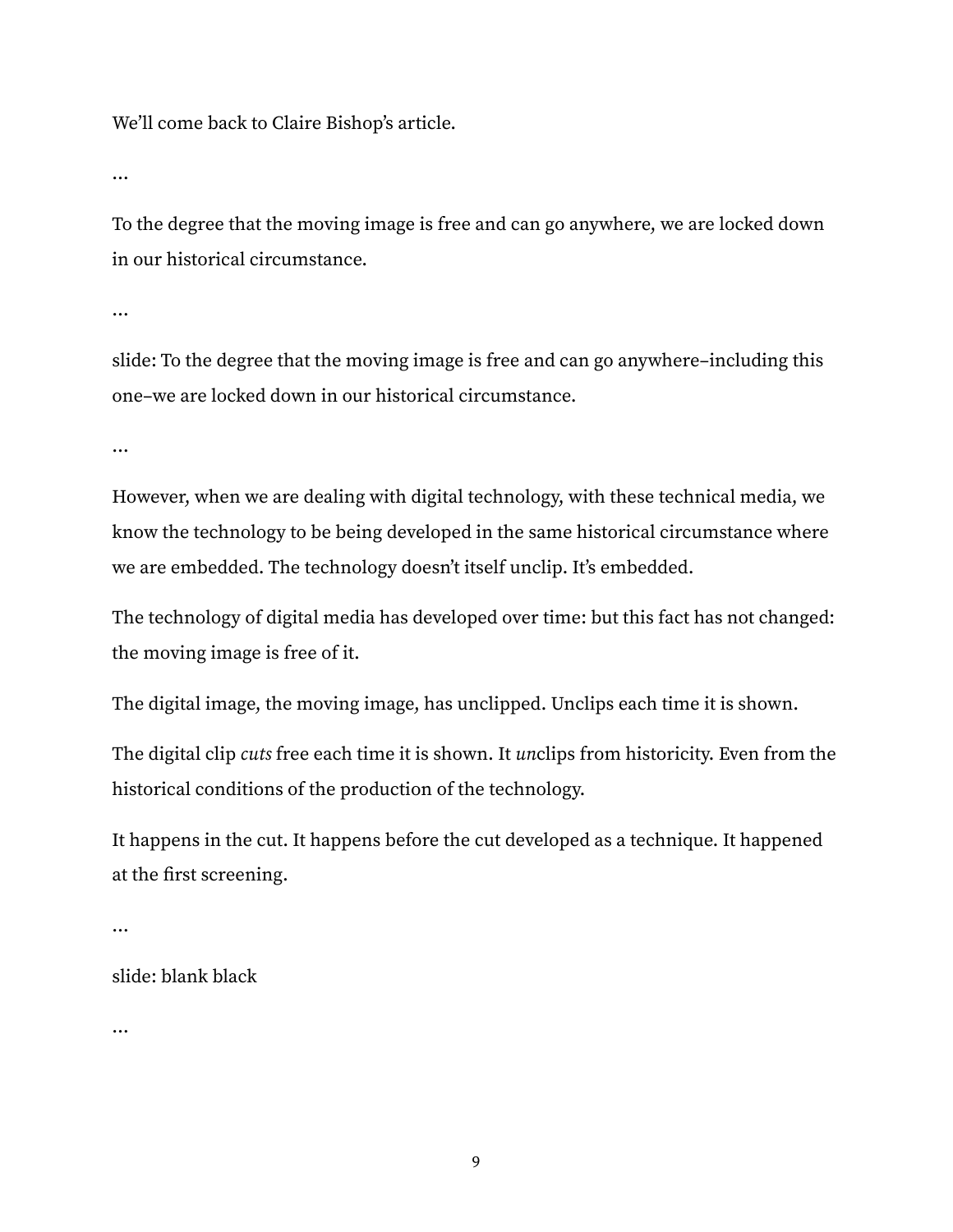To the degree, by saying, to the degree the image is free, free from the platform, free from the paint, freed from the terms of its confinement in the historical development of the technology producing it, freed from the material conditions of its production, including those of labour, including the labour of those who laboriously try to reproduce realistic hair, and free from the physical laws that govern our bodily existence, to the degree it's free and we're now confined, or feel ourselves to be so, by all these terms and conditions: saying to the degree we're locked down the image is free; to the extent it's unclipped and cut free, we're embedded: brings in a sense of scale, of proportion, of a spatial dimension, and of one being relative to the other, the image relative to our senses of our own bodies in time, when we really want to be saying intensity. Affect: we are, more or less intensely, affected.

And it's with that intensity that we play games, or post images and do the 'gram,' and care deeply when the comments are not nice and the likes don't come. But does that mean we are more or less plugged in to the experience of screen-time?

No. A little is already a lot, since we take that experience of time for granted as our own inner experience, when it's the experience and the time of experience of the moving image, moving images.

…

slide: We take that experience for granted as our own inner experience, when it's the experience and the time of experience of the moving image, moving images.

…

It replaces the inner experience of duration Bergson makes a feature of our developed mammalian bodies, since it's a time we are de-materialised. Like thought. When we don't give thought a second thought as not being conducted in images. And, when it's much more difficult to consider how those images … think.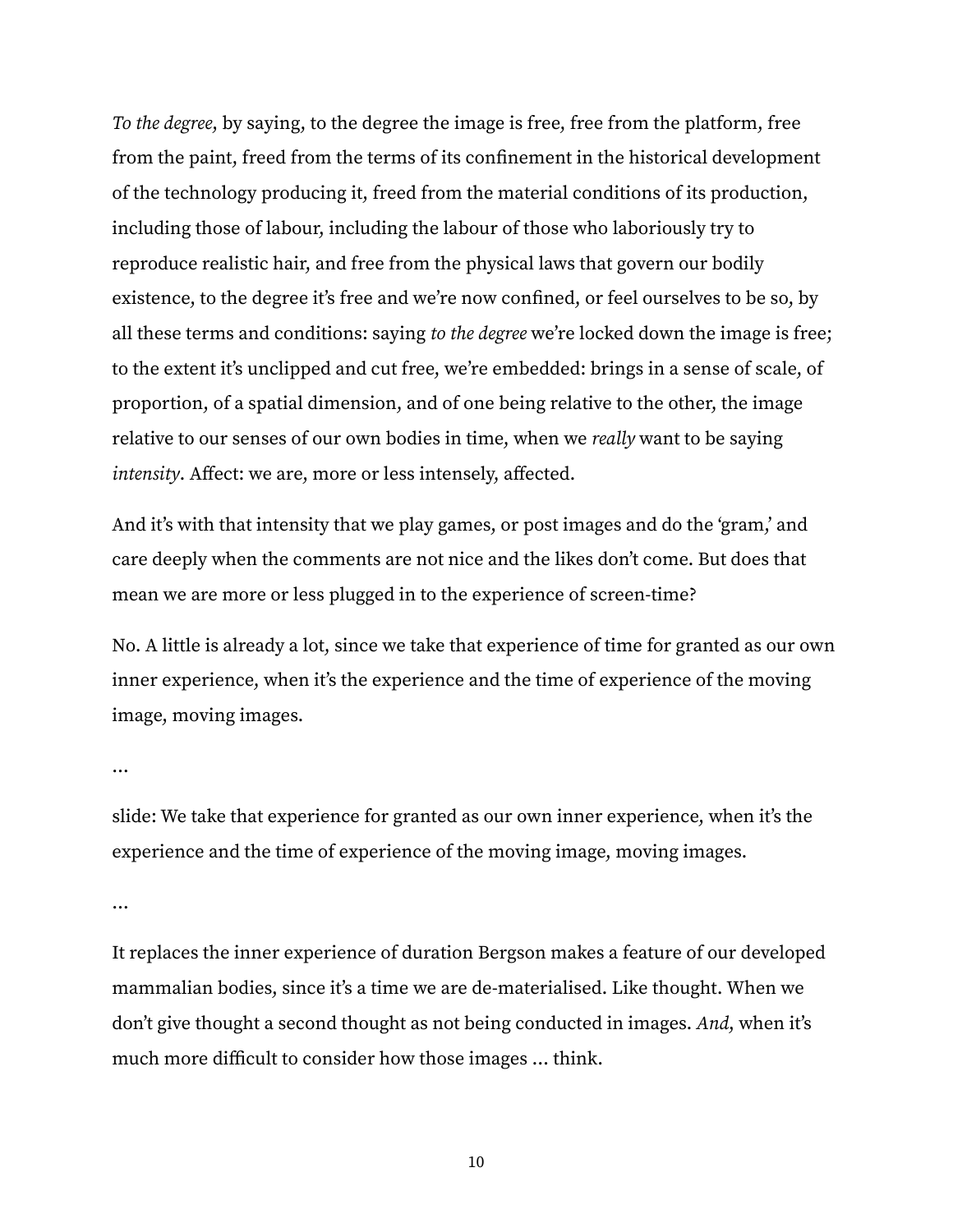Of course, the other obstacle to going with Bergson on this, and McLuhan after him, who talks about technical devices as plugging in directly and extending our nervous systems, is the origination each time of the movement of the image.

…

slide: McLuhan: "All media are extensions of some human faculty, psychic or physical."

…

And the way it binds us up in action. Or, as Bergson says, reels out into action that which we might wind up into knowledge.

We are, of course, always winding up, for example, genre knowledge, the signs and signals prompting action, into knowledge: for which we don't give ourselves any credit.

…

The question is: how do we restore a sense of our inner experience of time?

Contemplation.

…

slide: How do we restore a sense of our inner experience of time? Contemplation. Or by accident.

…

Or, as we said early on, by accident. … one foot poised over the brink: time slows down: later we go, that was weird. And don't really believe in the experience: or we say, like slow-mo, or like in a movie, bullet-time, for example…

We assume it to be technically produced, and not to be a natural function of having a brain and a body. This inner experience of time…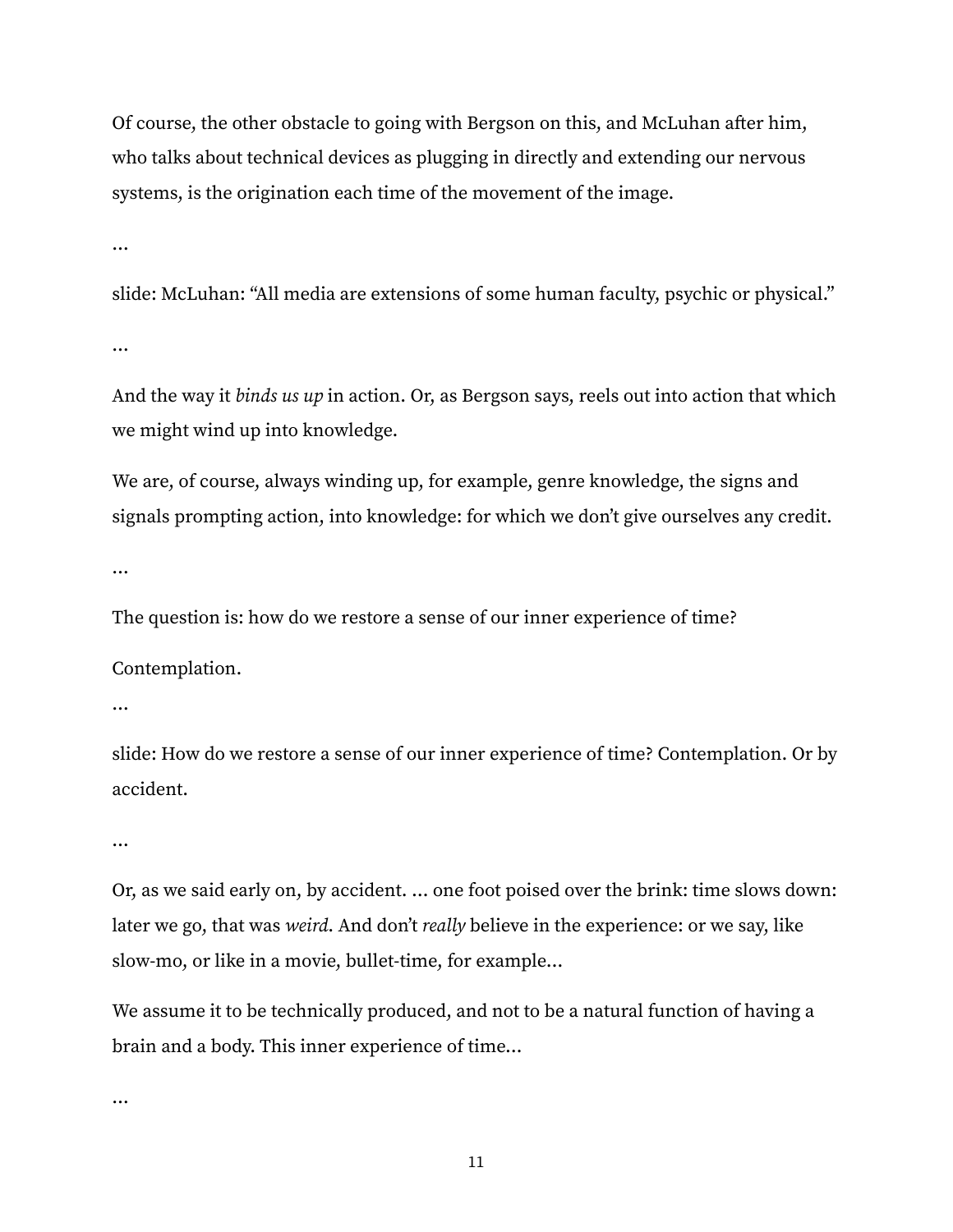slide: blank black

…

Forced to watch a video, or witness a scene, it can happen that we are not the character it happens to: and we go through it. What does this mean?

It means that the technical means of the video extend our own centres of perception and sensation, and then they are elaborated into the figures that we see, feel, hear, and can, if the affect is vivid enough, almost touch and smell. Intensities.

Intensity can be such that we are thrown into inaction. Have to make sense of what it is we are plugged in to which affects us so vividly, so call on memory to provide us with cues: ah, we think, this predicament is part of the genre.

It will resolve. In other words, we call on the knowledge we have acquired in the past from watching and experiencing similar scenes, seeing similar figures.

Then what happens when no similarity is found to what we are actually experiencing in the scene and through the figures involved? It's, it can be, a little overwhelming.

A 'little,' we might say, belittling the experience, because we're not carried away so much that we think it's real. Nevertheless, the body can be prompted into action: feeling fear, pained, sadness, sometimes extreme, or exhilaration. Wipe the tears away. Hide the excitement. Our own experience can be shameful. We let it get to us.

…

How do we restore in its full sense our inner experience of time? Do we take it away from the moving image? Like, disinvest it? Disinvest in it, perhaps?

Care less. Go outside. Unplug. Leave this lecture. Perhaps.

Or, do we remind ourselves it's not real. It's not real. It's not real. …?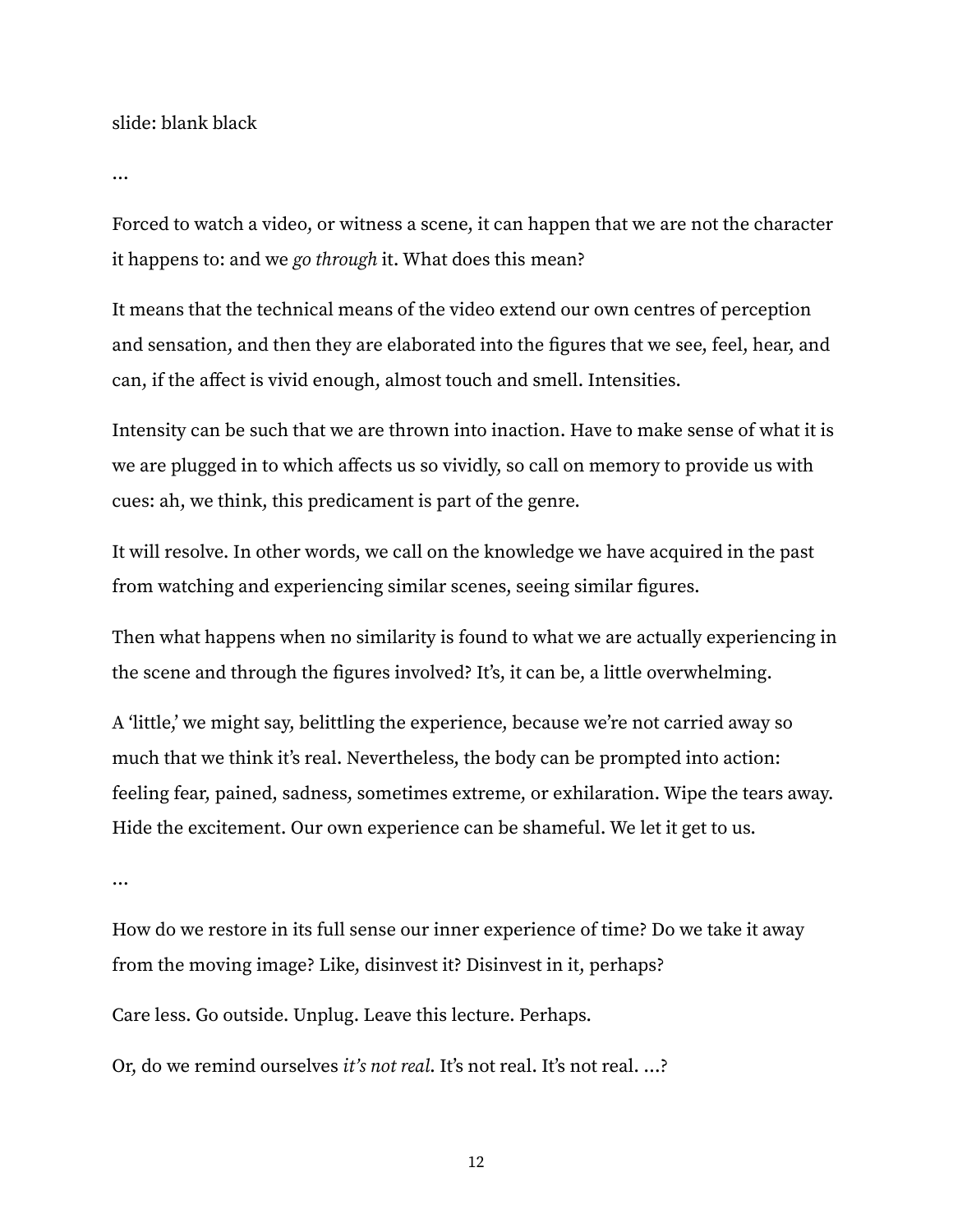Or, the technical route: let's look at the material conditions of the production of this experience. This usually means, looking only at the technical side of things, at the playback, projection, display apparatus; or at the situation of the image's registration, the camera. The virtual camera in the virtual studio.

…

## slide: Maya camera

…

We don't tend to consider the physical, bodily apparatus of embodied sensation. Now, that's weird.

Should we contemplate that? Look at how our senses can trick us? This is kind of the neuro-positivist route, where everything's to do with how dumb we were to be carried away: it's because we are primitive animals.

That sex scene appealed to the reptilian brain;

…

slide: triune brain

…

… those tears were prompted from, or that fear was, from instinct. A factor of our evolution. No longer needed in advanced capitalist society. Or… harness the excitement you have in the game: adrenalise: it'll give you competitive edge!

…

slide: blank black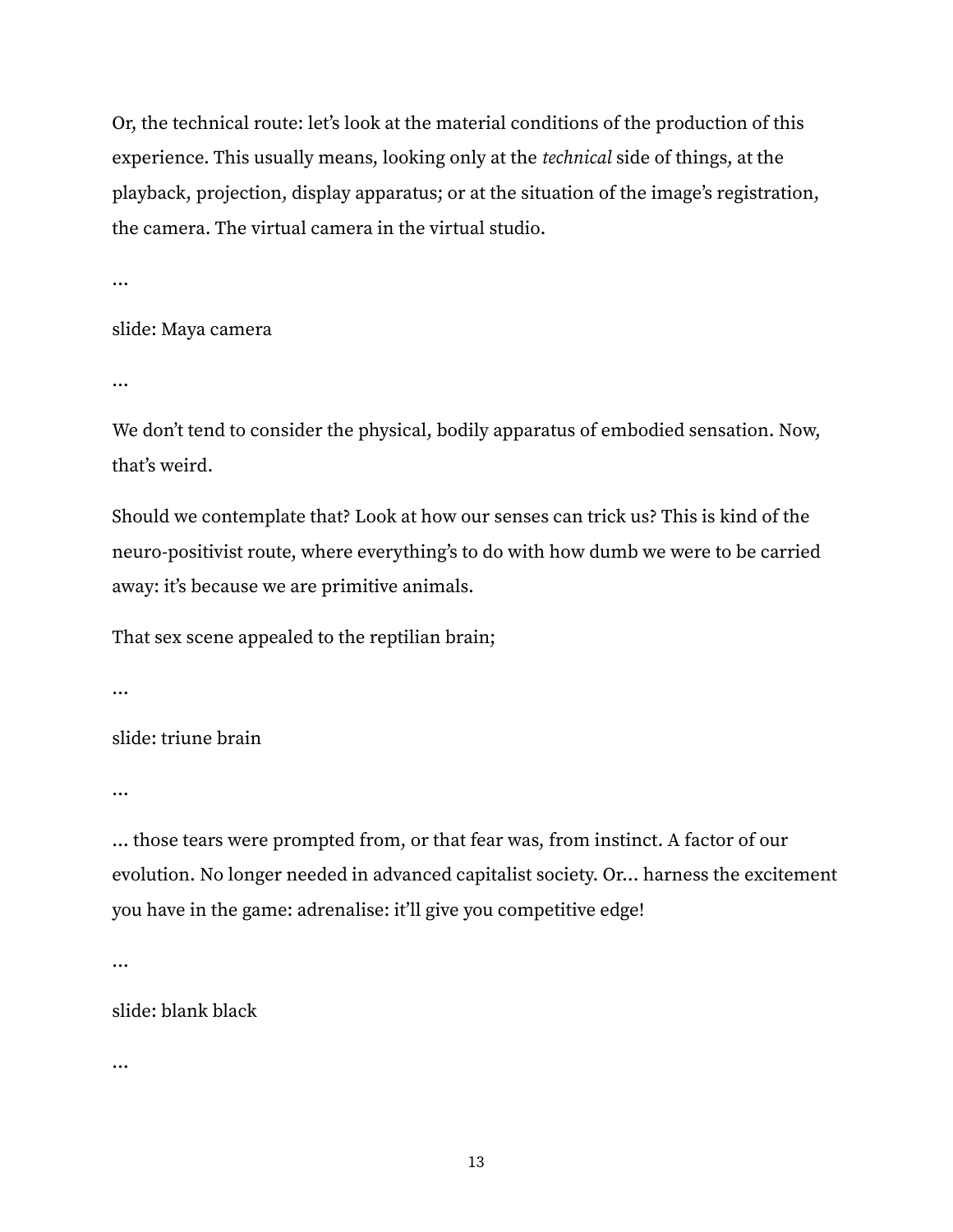Seems to be all wrong. Why blame and shame our bodies, our selves?

…there is a sense in which thought, thinking can be thought … shameful… And contemplation can be considered … to be a moment of vulnerability.

Unless we're in a darkened room. So alone. In ourselves. And we cry out… then look around, and see others have done the same. And they're all looking around, like I didn't just do that, did I? Reassuring themselves that half the audience had just about leapt out of their seats… and made a run for the doors… when that locomotive looked as though it was about to come rushing out of the screen…

Or: unless we're in a place where reverence and contemplation is normalised, in the presence of art, and in the presence of the sacred. Or what is commonly held to be sacred.

Sacred means actually cut from, separated. It usually applies to spaces. The thinker, Giorgio Agamben, applied it to men and women who were cut out of society and cut from and outside the protection of the law. Homo sacer.

…

slide: Giorgio Agamben, Homo Sacer and contents page, showing the ambivalence of the sacred.

…

We also get the word *sacrifice* from here. Removed from the world.

Joseph Campbell, whose best advice was "follow your bliss," spoke of the place of sacred spaces in modern cities.

…

slide: Joseph Campbell quote.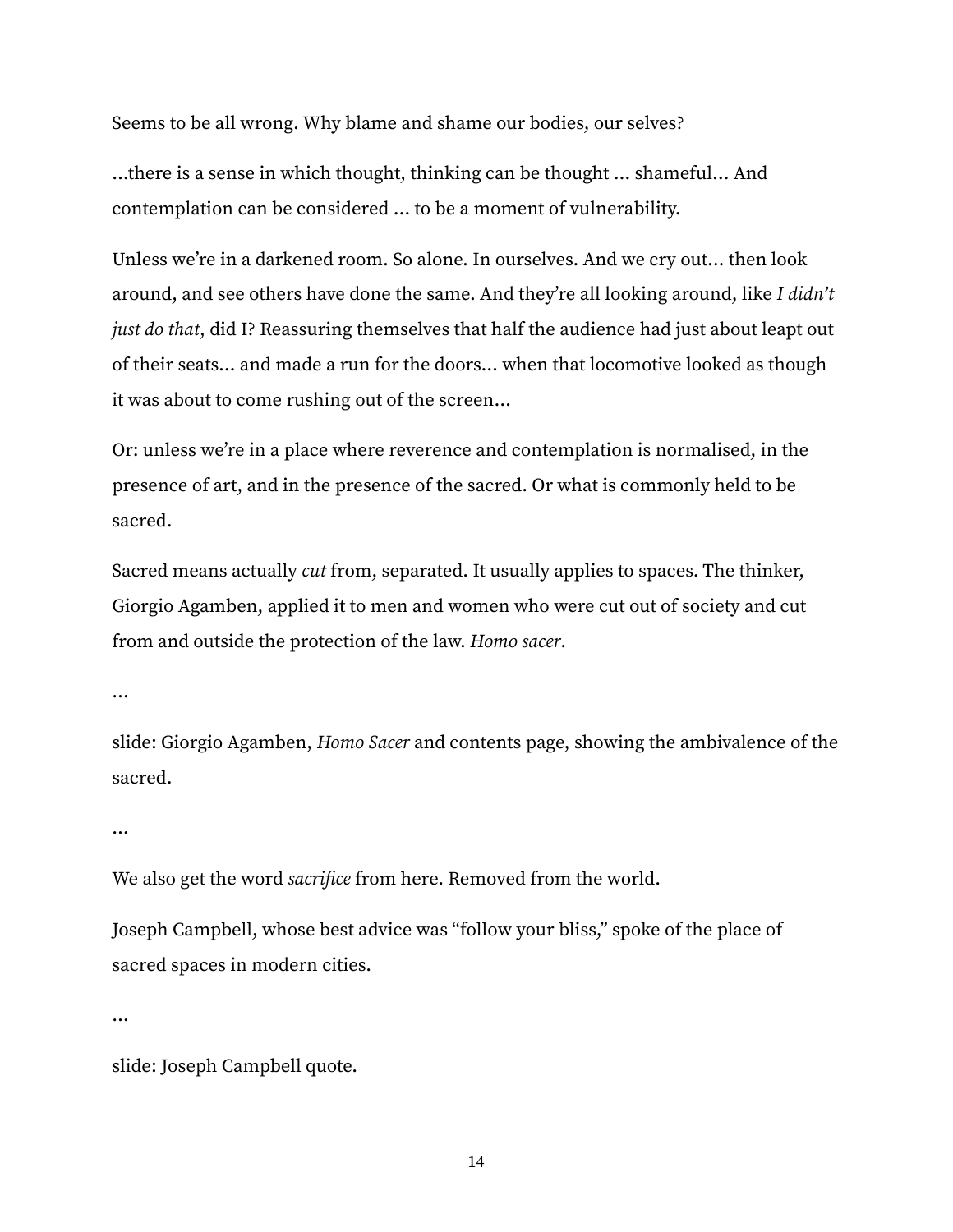That one minute you could be out in the day-to-day engine of capitalist accumulation of the city. And the next, you could step into a church or other holy space.

Cross the threshold. The tympanum, as it's called, that is also the name for the membrane of the ear-drum, separating inner ear from outer; inner where we derive our sense of balance.

…

…

slide: two sorts of tympanum

…

And enter into space of the sacred. The whole atmosphere changes. In the sacred, we are removed from the advance of progress: we leave behind more worldly concerns, social, economic, technological… sound familiar? because we go into a resonant space: a space that resonates inside, often, since often it's the case where we most vividly are affected by holy sites is when they're old. Old enough to be outside of time. And they're usually protected, so that they continue… sometimes for millennia.

So a different timescale pertains to religious architecture. And that and less an actual space is what we enter. And how do we experience ourselves in there?

As unable to blot out the world that's going on outside? As subjects of history, historicity, despite ourselves?

…

slide: Sagrad Familia, Antoni Gaudí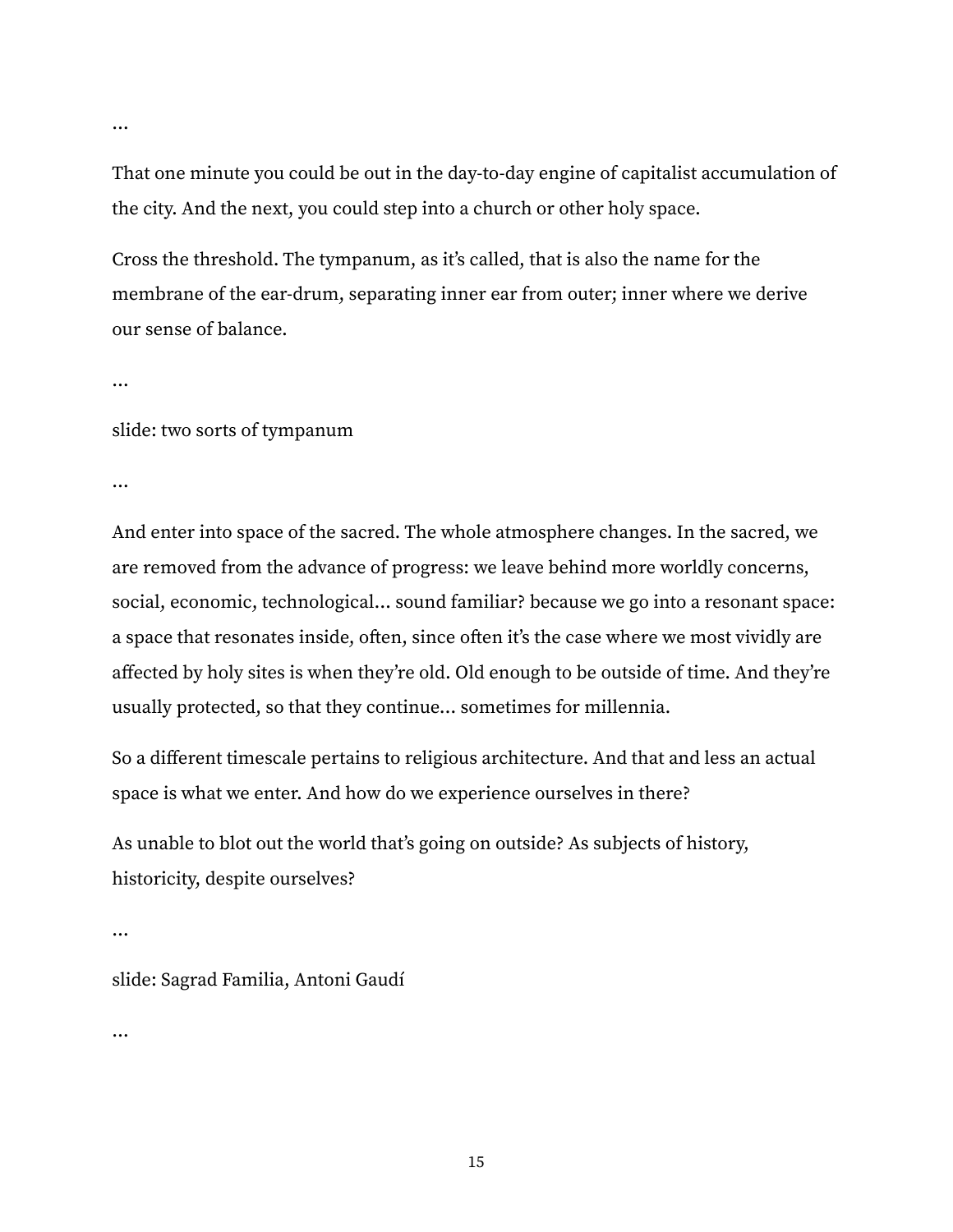Until something captures our attention. It can be a detail in the architecture. Or it's another person. And we move very softly so as not to disturb them. And maybe a small sense of their awe rubs off on us…

…

### slide: blank black

…

… and we catch a glimpse, in that mise-en-scène, of another sense of time, through them, perhaps; or through a detail in a painting, a sculpture, a time-worn step, a detail in the architecture: And, isn't that person who was there before us, like a *character*; we might even relate it to a scene in a film, like *The Godfather*. Like a character, their presence is a schematic, linking to that other sort of time, the time where they are perhaps praying, or lost in thought, the time we don't want to disturb…?

And, isn't the detail in the architecture, like the mode, that captures our attention in a moving image? And through it, isn't our whole sense of occasion modulated?

…

Entering an art gallery, we may get the same impression: we are either awed or bored by the work… but we accept it as a suspended space, where old paintings have a life…

…

# slide: in an art gallery

…

And we catch sight of someone, staring intently, intensely at a work we would otherwise have passed right by: so we look at what they're looking at; maybe see nothing. But we don't reject out of hand their experience. And next time we're in the gallery perhaps we look at that work in a new way…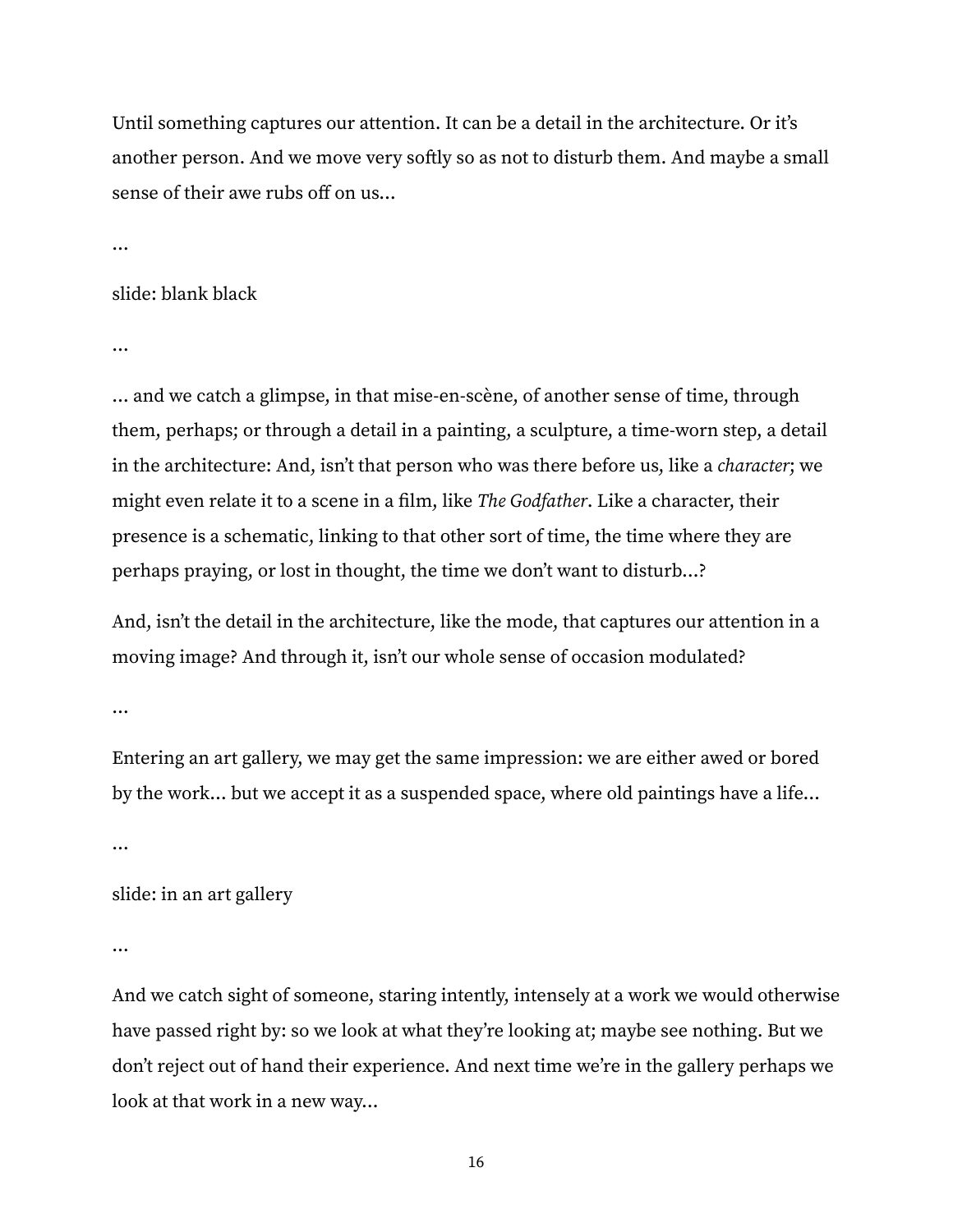You see, there is a parallel. Art is privileged like this. And a gallery can have a reverential atmosphere, that perhaps we don't share, but that we respect in others.

Or, privately, we do reject it. We think the work's rubbish. Still, a niggling doubt: what does the person staring intensely at it see that I don't? What do they know I don't?

…

…

## slide: blank black

…

We have to wait until 1958 for the first technical apparatus able to show moving images to be installed in a gallery. Wolf Vostell. A television set is a part of his installation.

1958. Why so long? Why weren't films already shown in art galleries as art?

There was in fact a genre called *films d'art*:

…

# slide: film d'art

…

it applied to the overtly theatrical productions of directors like D.W. Griffiths; epic scale productions, historical and biblical epics, recreating enormous tableau…

…

```
slide: Intolerance, dir. D.W. Griffiths, 1916
```
…

Or, ten years earlier, Alice Guy-Blaché's La Vie du Christ, The Life of Christ, 1906: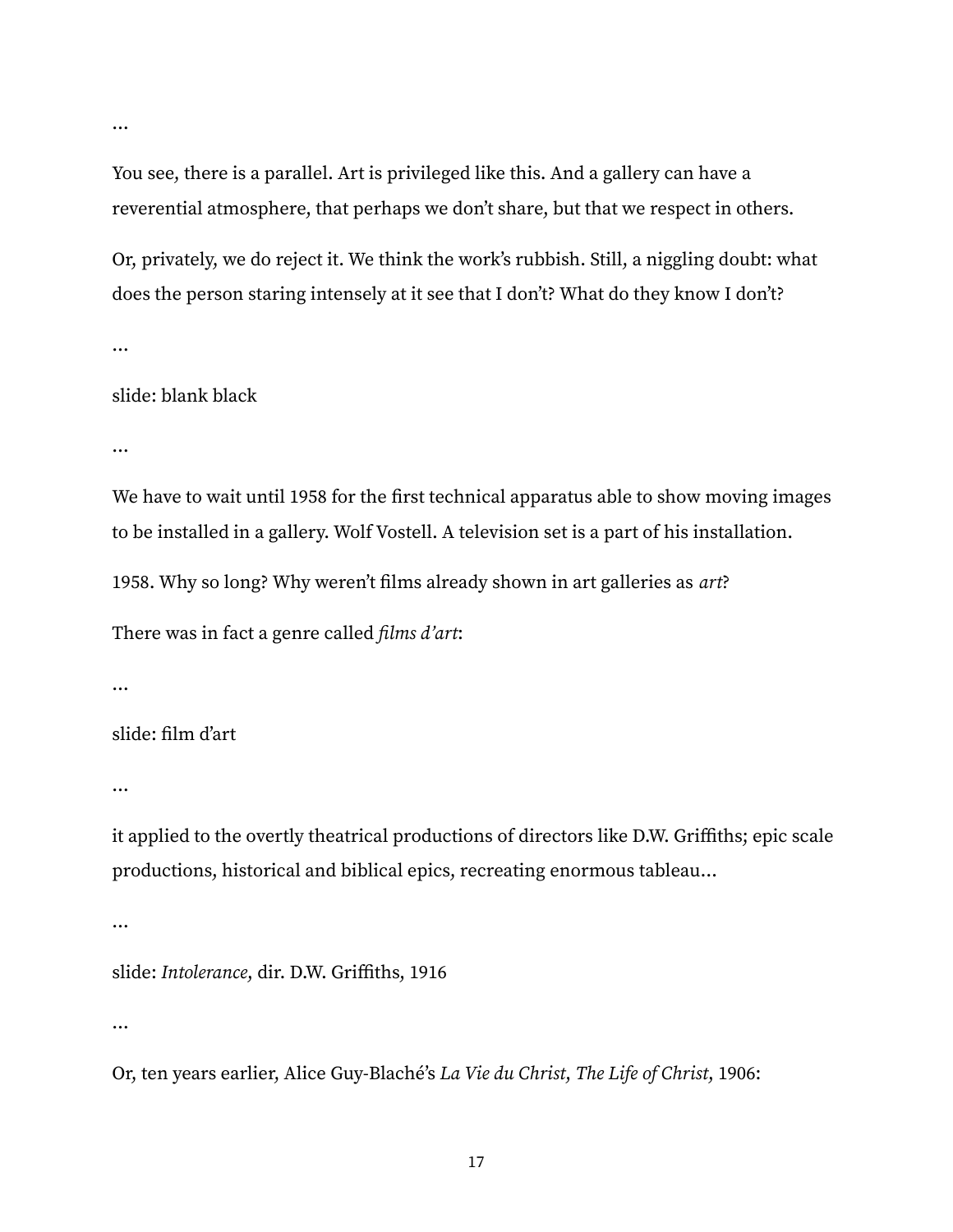slide: Alice Guy-Blaché, The Life of Christ, 1906

…

…

The same year she made The Consequences of Feminism:

…

slide: clip: Alice Guy-Blaché, The Consequences of Feminism, 06:46

…

…which I'll leave playing while I continue… Off-topic? Alice Guy-Blaché's The Life of Christ has been called a feminist vision of the life of Christ; but not in the sense we see feminism here, as role-reversal, for comic effect…

…

As we have seen, with early cinema, the places films were shown were not sacred: and some of the critics, like Siegfried Kracauer, noted this with dismay: not only was there no reverence towards the new medium, the great unwashed were encouraged to attend. The rich and powerful had little say over the commercialisation of cinema. Neither did the critics. Remember we saw this with Corbett-Fitzsimmons fight shown in 1897, directed by Enoch J. Rector. A commercial venture, shown in a cinema in a row of shops, with advertising out the front: come see the big fight!

Not the first boxing match to be filmed: Mike Leonard versus Jack Cushing, filmed by Otway Latham, as an experiment, with Edison Manufacturing:

…

slide: clip: Mike Leonard vs. Jack Cushing, 1894. 00:42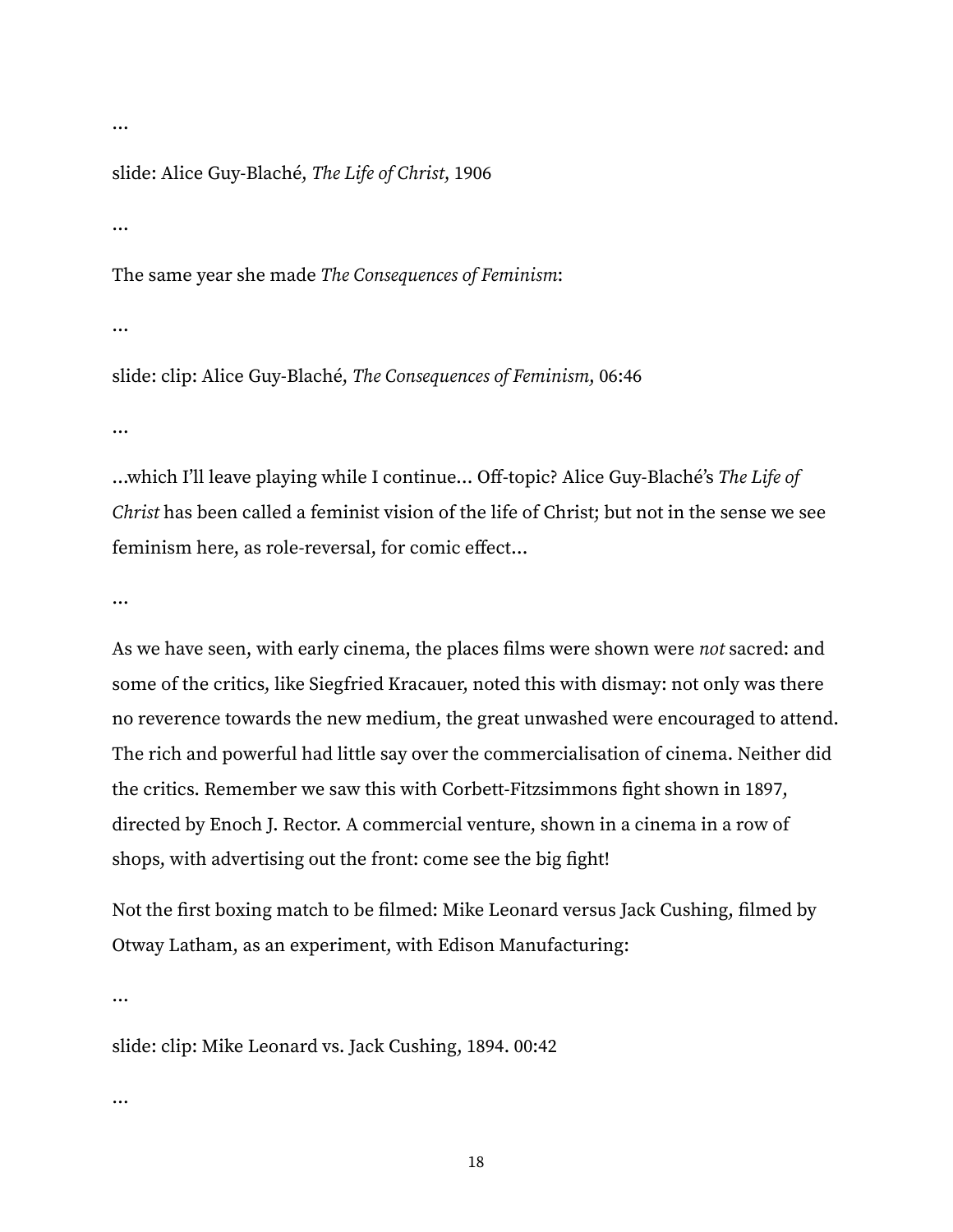slide: blank black

…

1894. 1894! That's before the Lumière brothers made the leaves move on the trees in Paris, in 1895.

Certainly off-topic: but, we can see in both The Consequences of Feminism and Mike Leonard vs. Jack Cushing, something on topic: contemplation is discouraged.

We are swept up immediately in the action. What winds up into knowledge that does not reel out as action goes by without a second thought.

…

1958. A TV set appears in an installation by Wolf Vostell.

…

slide: Wolf Vostell, TV, 1958

…

As you can see, it was not operational, but set in concrete. Concrete: could be a hint about what is at stake. Concrete is hard and solid. And unmoving. When it sets.

Moving before it sets. And a potential medium for art.

Here the concrete arrests the object, the TV set, like an artifact. As if the TV set had been installed incorrectly. In the wall or foundation of a building.

By 1950, eight years before, there were 3,880,000 in homes in America. 9% of homes had them. New Zealand had to wait until 1960 for TV. Broadcasts were kept under government control.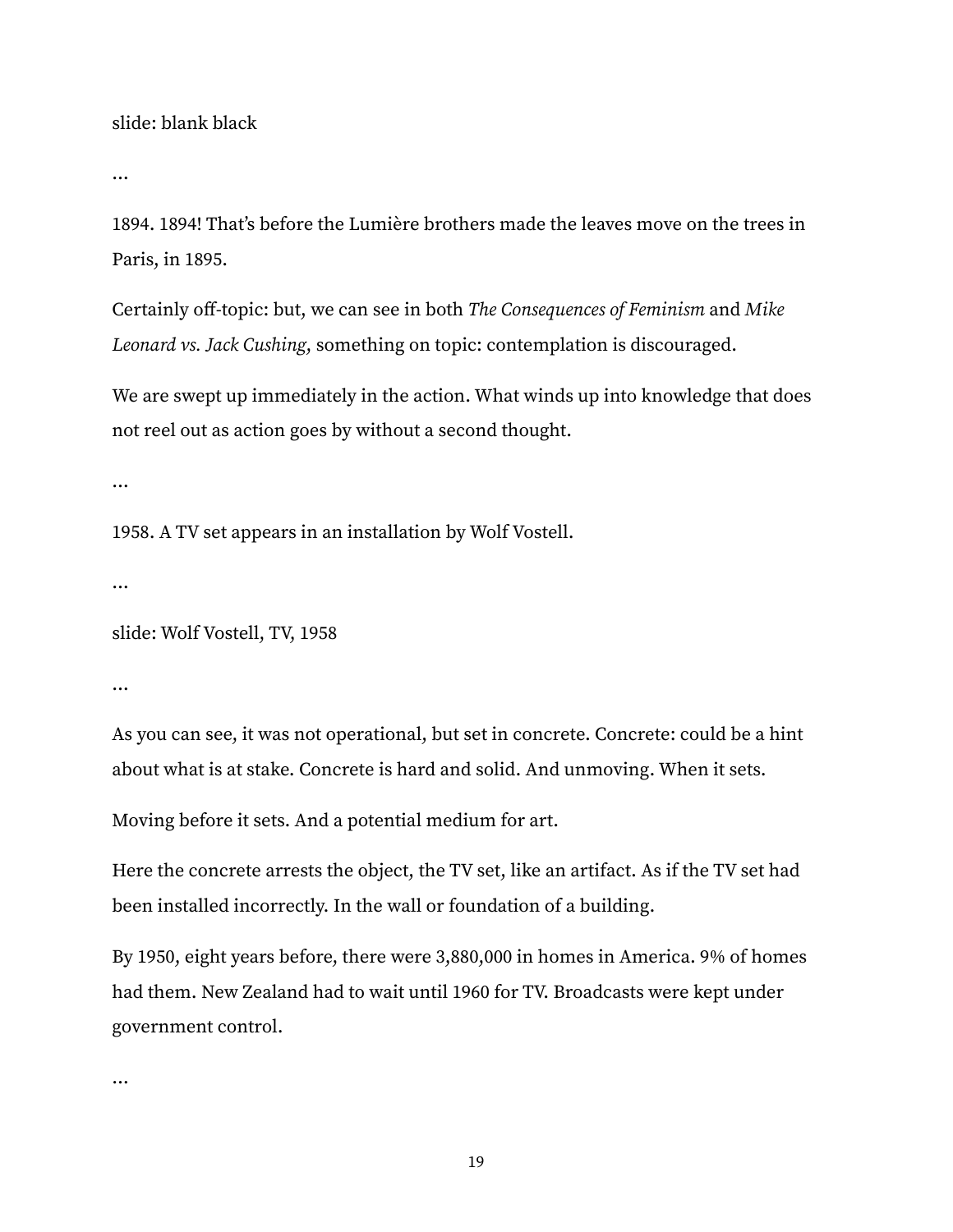slide: Neil Lonsdale cartoon, 1960

…

Notice the eyes of the guy at the lathe.

…

The list for shows being made by 1958, the year of Vostell's TV installation, is extensive.

It includes Alfred Hitchcock Presents, Howdy Doody and Disneyland, that year to become, Walt Disney Presents.

In other words, it ain't art.

…

And whereas in New Zealand, the government had control of TV, in the US, commerce had control.

…

slide: blank black

…

Claire Bishop, in "The Digital Divide," notes a pattern of repression in the artistic use of digital media.

But we can see this much earlier… in the reluctance of artists to put moving images into art galleries.

Bishop probably rightly gives a commercial reason: it doesn't suit artists to be dealing in media that can be lifted off its support, lifted from the screen; there is the problem of what the artist is selling when it's no longer an object. And a problem of what the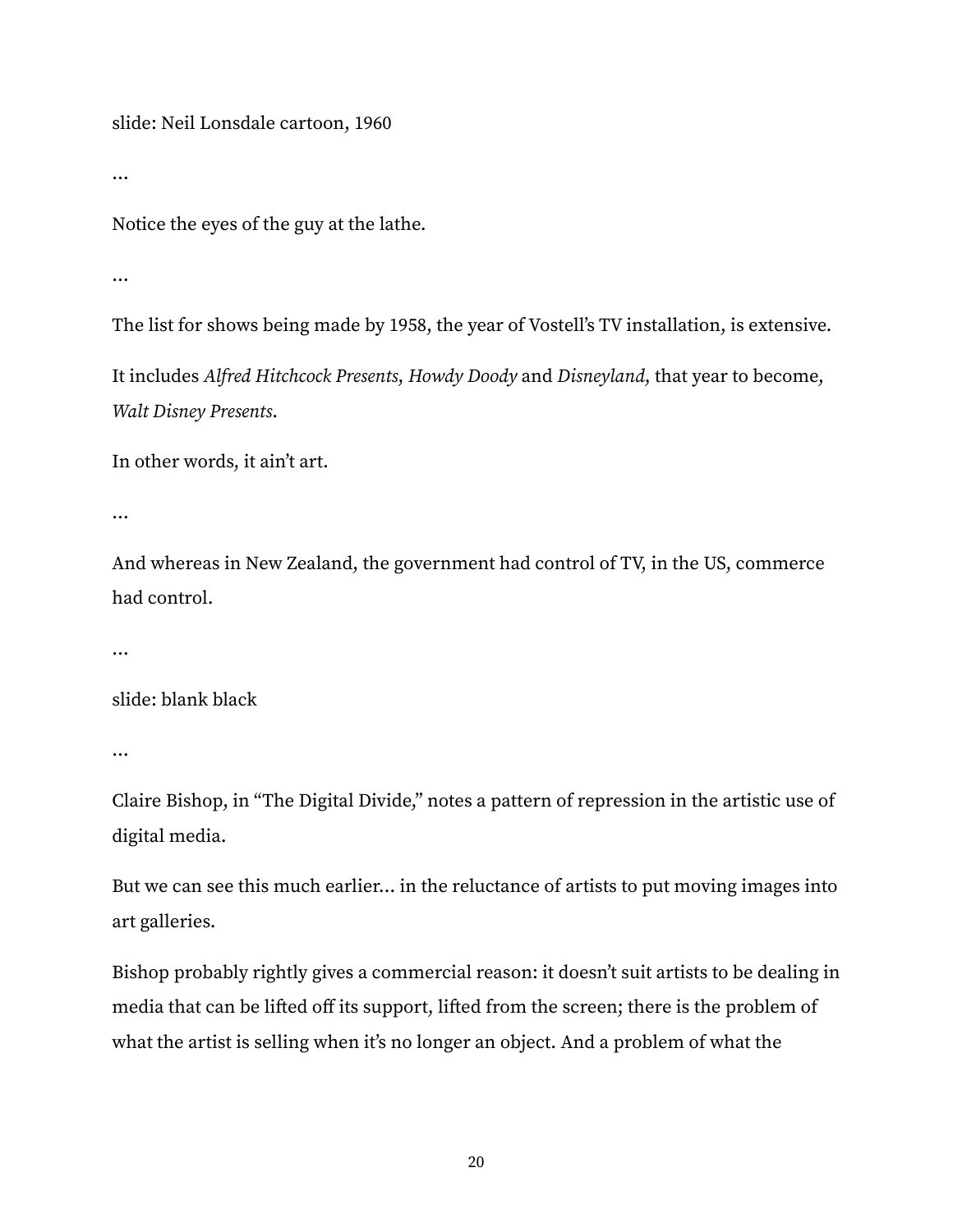gallery or the collector is buying. And this problem is only exacerbated by the replicability with no loss of quality offered by digital technology.

We know musicians to have been hardest hit by rips, lifts, illegal and unauthorised downloads. But digital piracy also affects those working with moving images.

Bishop invokes Walter Benjamin's notion of the aura to talk about how reproducibility of the work of art digitally makes work not-unique, non-genuine, when loss of aura equals loss of ownership rights, and due payment for intellectual property and labour.

The reading of aura we have is that the aura is experienced each time a moving image sequence is shown, that it is the mystery of the shot, and that it inaugurates a sense of screen-time by its experience in us.

What we are equally pointing out is that the history, as genealogy, of video art, ties in more closely, than with the development of cinematic moving images, with the development of televisual technologies. With the advent and commercial success of the TV.

So that the first TV shown in an art gallery is … defanged … frozen and arrested in time, as an object-artifact, shown partially encased in concrete.

We should also note here a distinction, that is latent in Benjamin, between the televisual and the cinematic: television covers spatial relations; cinema covers relations of time. Offering the possibility to experience other temporalities.

Wolf Vostell shows a TV as no threat.

Then, in 1963, same artist, this:

…

slide: clip: Wolf Vostell, Sun in Your Head, 1963: <https://www.youtube.com/watch?v=7hYiSjBxj48> 07:09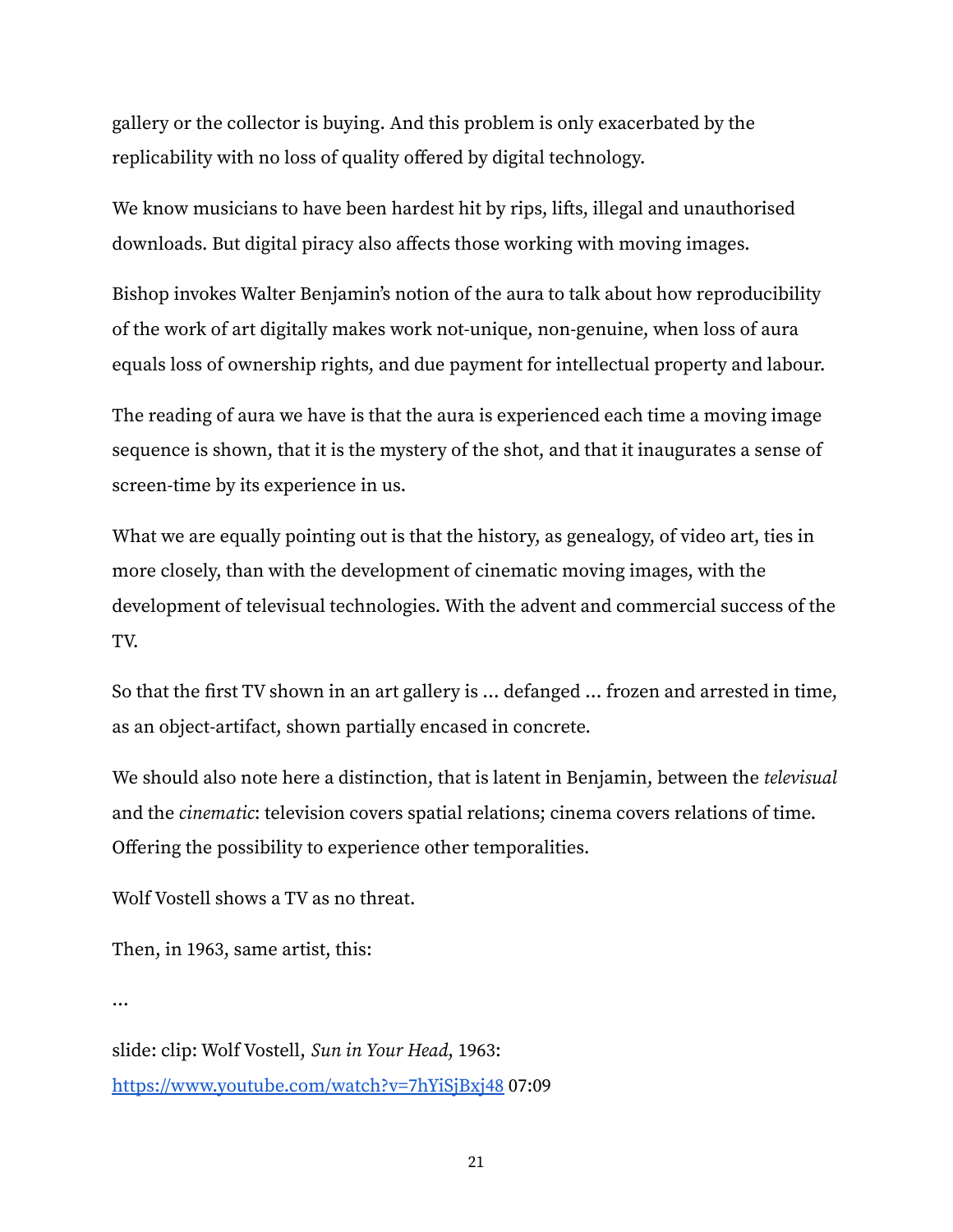…

That can play… no audio. So hopefully you can listen while watching…

A bit of background:

Philo T. Farnsworth built the first working TV camera in 1927.

In 1928, the first TV transmission took place across a room at Bell Labs, West Street, New York. At one end of the room stood someone blowing smoke rings, the sender. Then, at the other, at the receiver, after a long flurry of black and white patterns (my source here is The New Yorker [Rotherman and Overbey, 2017]) the image steadied into a picture.

This is the report that really caught my attention, however: May 1931, Bell Labs again: the first videoconference. Mr Sullivan would talk to a reporter from the New Yorker magazine:

"Perhaps I had better explain that I am about three miles from you," Mr Sullivan said, "and that I can see you quite as clearly as you see me."

Then, in 1936, this: "We were in a dark room looking into a television set *at* a television set which was showing a picture of a moving picture."

...and that is really what we are looking at in Wolf Vostell's Sun in Your Head, 1963. One of the first, if not the first, moving image sequences to be shown in an art gallery.

The New Yorker notes that the reporter looking into a TV showing a picture of another TV showing a picture… fled to the top of the building, where he could gaze at Staten Island in the traditional way.

What has happened between the first videoconference and the moment of what The New Yorker calls 'meta,' a screen showing a picture showing a screen?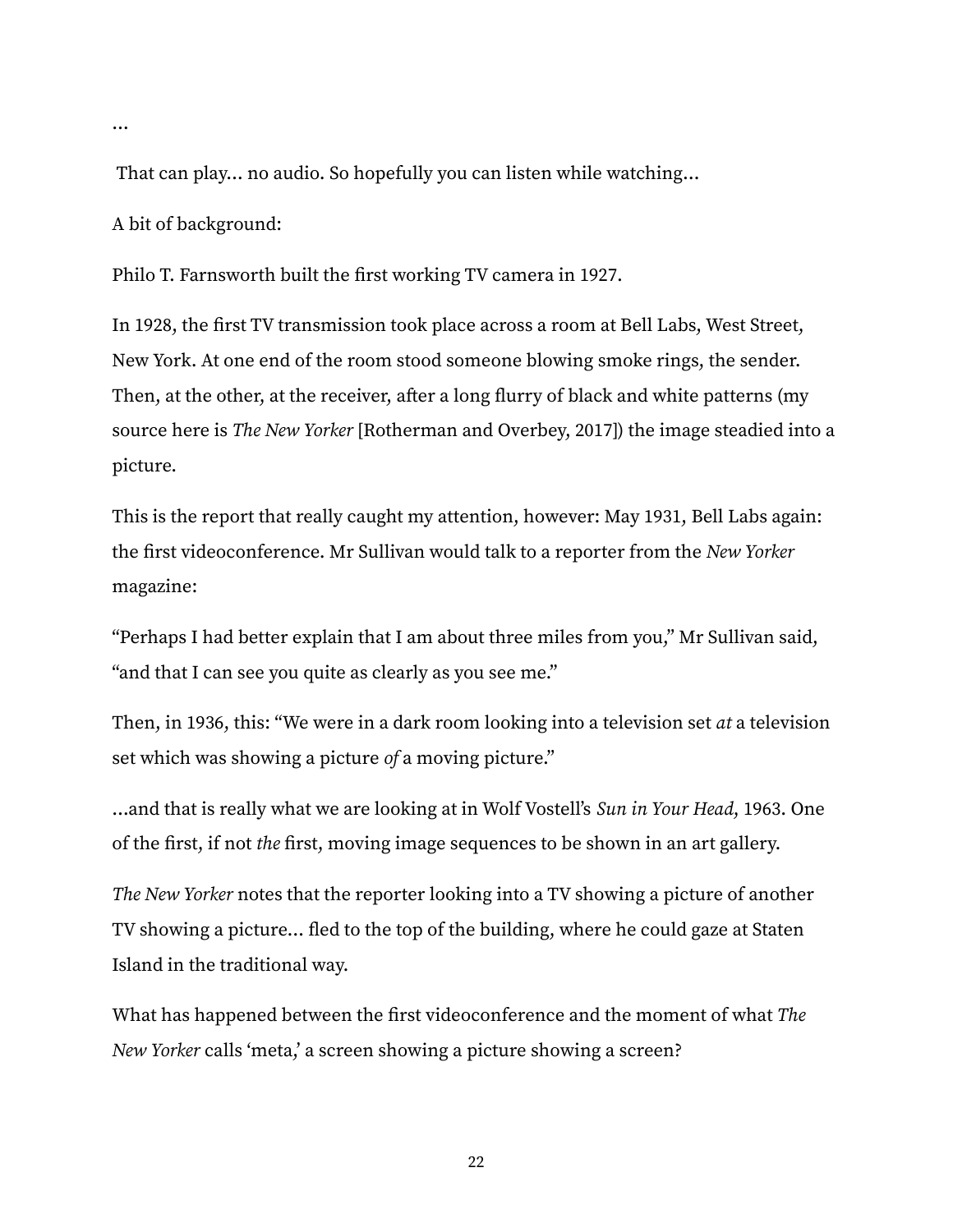We've gone from the televisual experience of Mr Sullivan, three miles away, in space, into the cinematic experience of time.

And what is Vostell drawing our attention to in Sun in Your Head?

He called the work 'décollage.' It's the opposite of collage. It involves not piecing together fragments to form a consistent whole, but tearing them from an existing image: the result is dé-coll-é, or unstuck, unglued, unclipped… this is exactly what we've been saying the moving image, in its cinematic incarnation, of cinematic time, does anyway, giving us our inner experience of time as, ourselves, being stuck and embedded in time, while full of moving images that are free, dreams, hopes and desires, and so on.

At another level, and not 'meta,' what Vostell is drawing our attention to is still the materiality of the TV, its object-hood, being an object among objects, in the vicinity of other objects.

Does it then, this work, offer itself to us as an object of contemplation?

Yes. And no. Can we imagine glancing at the screen, whether in 1963 when it was shown, or now, and passing it by for something more interesting. Then seeing someone staring intently at it? As if discovering in it some secret?

This will have to do with its mode. But is the detail captivating that other person in the moving images? Is it not rather, since they are and, as décollage, are intended to be quite random, to do with the fact of the moving images? Like Jackson Pollock's paint splashes.

We have said this *fact* is that *of* the moving image itself. That its material is in fact time.

However, it's only in connecting a viewer looking precisely at this kind of materiality of the shot, time, that we can ourselves get the link, the connection. Oh, I see, it's all about the flicker. The images are moving on the TV screens. We might say.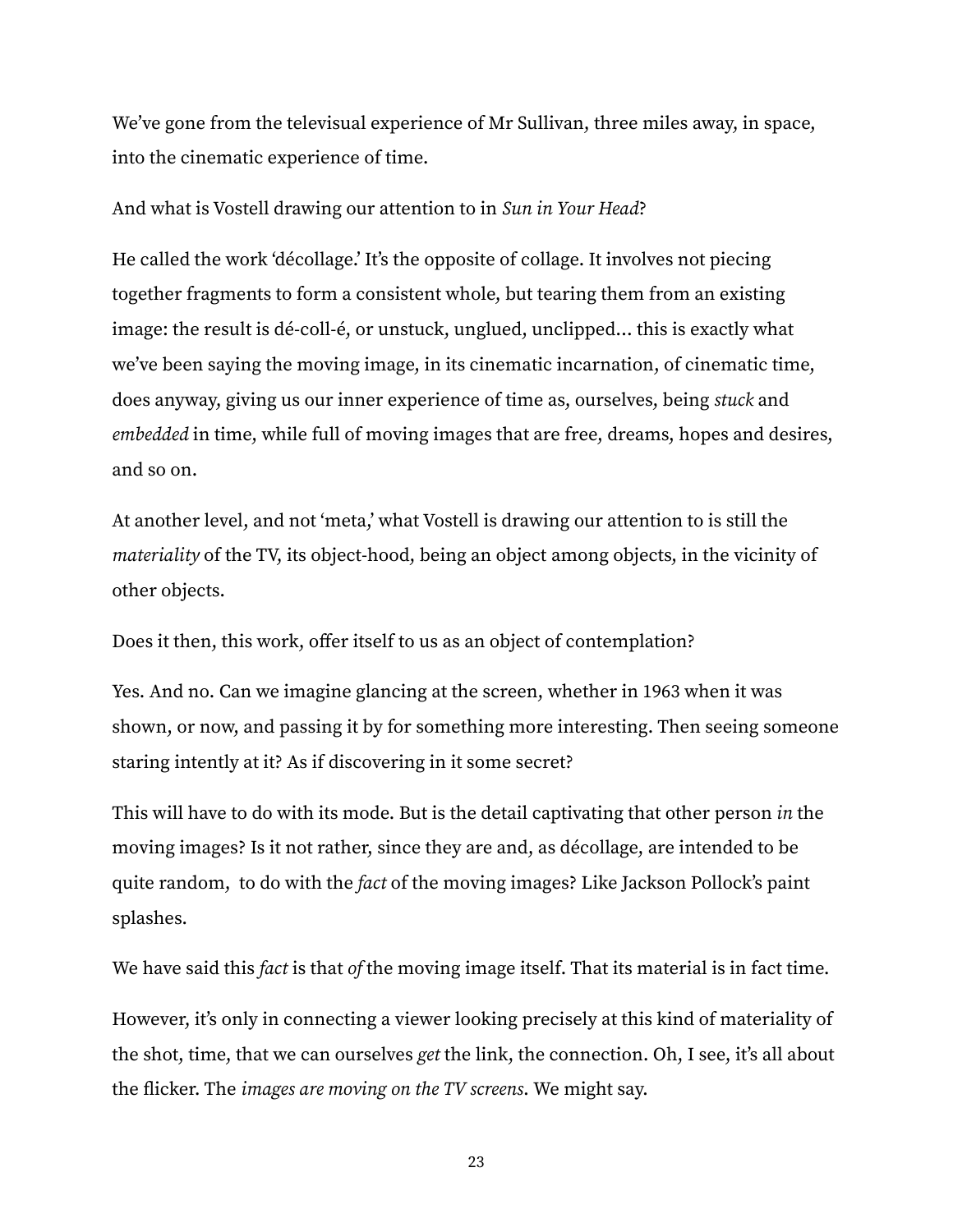#### …

slide: the images are moving on the screens

…

That's all.

By appreciating the modality of the work, by watching another viewer watching it, we have made recourse to character.

The other's schematic presence is our link. Is the link we need to make to an inner experience of time which is expressed by the work.

Not by its imagery. Not by the material it shows, by the material it is.

And not moving from point to point in space, but across time. Having this freedom.

So that watching it now, it's coming from 1963. It starts 1963. It starts 1963 each time. This is what it thinks.

Now, there is something to contemplate: but we need character, to get there, to get to it.

So the unclipping unclips for us, and we wind it up into knowledge.

And this is very much like our experience of the sacred. The sacred is removed from the temporality around it.

The sacred is what is commonly considered to be sacred. The consideration arrived at is arrived at from what we know already or that another than us knows.

The sacred involves generic knowledge, in other words, of what is sacred. And this is the same as art.

Art is also a genre. Possibly the one most heavily suppressed … by knowledgeable people.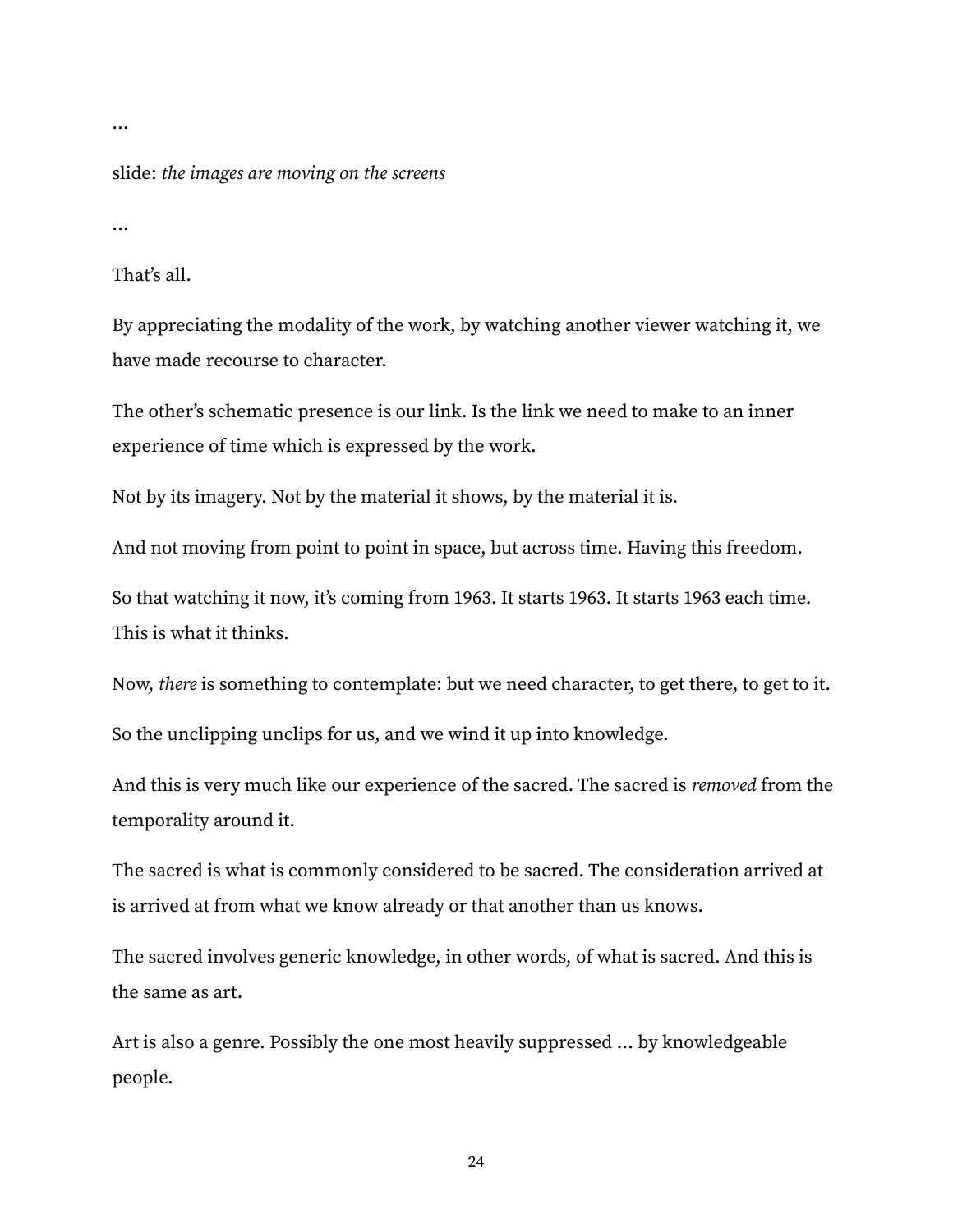Art is supposed not to give a generic experience. Unlike the sacred, that relies on its common acceptance.

…

The type of high action image we see in Vostell, Len Lye, who has a whole museum and gallery dedicated to him in New Plymouth…

…

slide: Govett-Brewster building, stainless steel facade, designed Andrew Patterson, photo Sam Hartnett

…

…was playing with in the 1930s:

…

slide: clip: Kaleidoscope, 1935 03:34

…

slide: blank black

…

For Kaleidoscope, Lye hand-stencilled images directly onto the film. So the film is camera-less. His most famous work, like The Sun in Your Head, comes from 1958. Unlike that work, Lye's Free Radicals has images scratched directly onto the film stock:

…

slide: clip: Free Radicals, 1958 04:29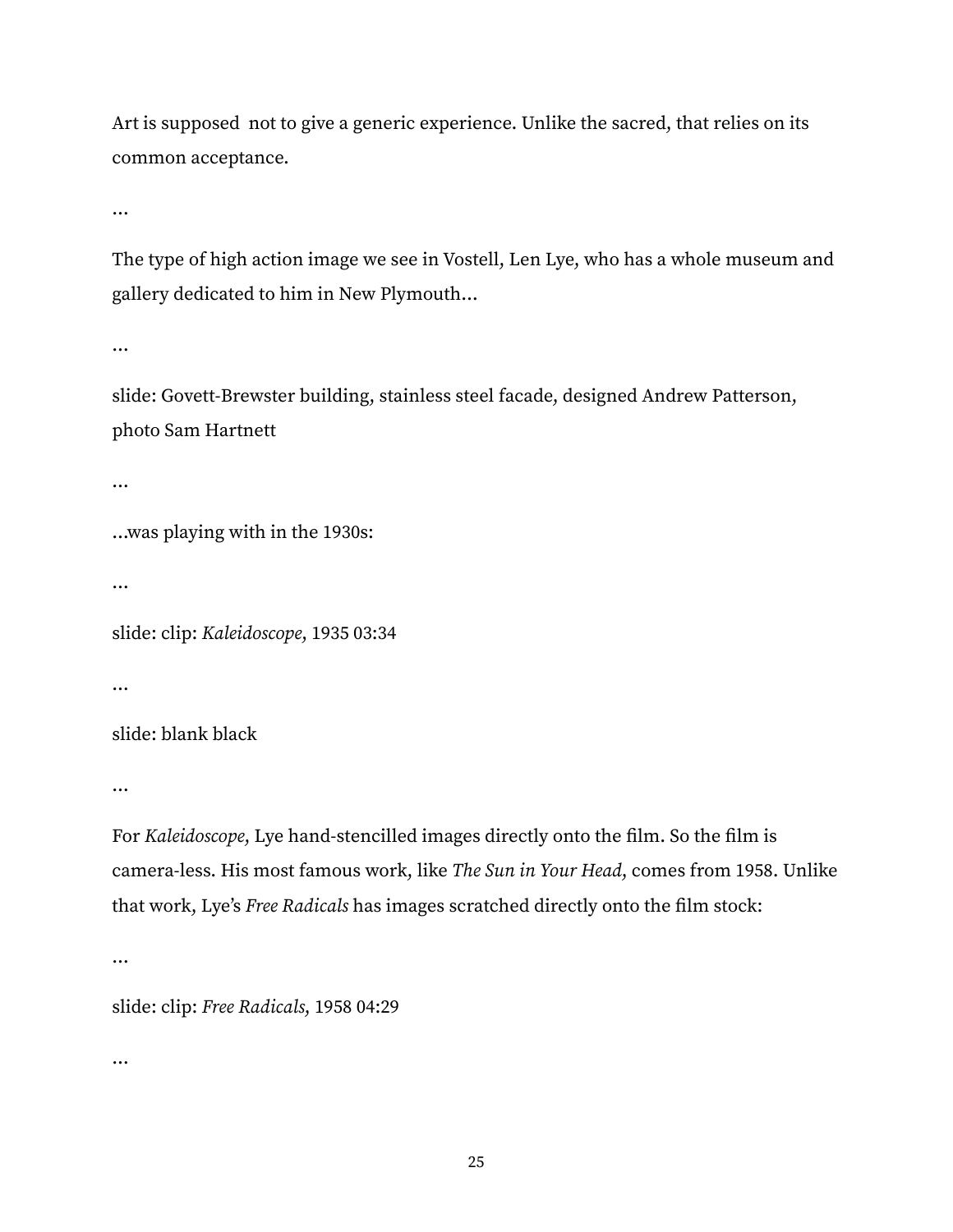slide: blank black

…

Where Vostock's work rips images from the TV, Lye's Free Radicals scratches them onto the film. Both thematise different elements of the materiality of moving image media, which is what Claire Bishop is asking for in her article, "The Digital Divide."

She is asking why the materiality of the digital image and digital imagery had not, by 2012, been taken up as a theme by artists. She gives several reasons why it might not have: the commercial one, we have noted.

Video Art needs you to spend time with it, the time it takes to show, to be appreciated. It is not a readily consumable art object to be taken in one look.

And then there's the preference of artists for retro media, that she accounts for as a kind of repression of the digital moment, which is anyway present in the conspicuousness of its absence.

What would it mean to thematise the materiality of the digital format for art? It's made from code: how would a work like Vostell's does show its TV by ripping images from TV? Or, like Lye's, show it's made of celluloid by interacting directly with the medium?

Well, here's the problem: because unless you know Lye is using cameraless techniques directly to apply hand-stencilled colours and patterns to the film, or that the Vostell's technique is décollage, both are pointless exercises in what today, with our technical means, we could do much better. Again, this leaves out the other part of the apparatus that the moving image engages, ours: because in engaging the sensory-motor apparatus we are, the images call on … familiarity with the techniques used: they call on memory and knowledge, habit, and our desire to spend time with the work.

So to the problem of spending the time needed: we will if we get the mode.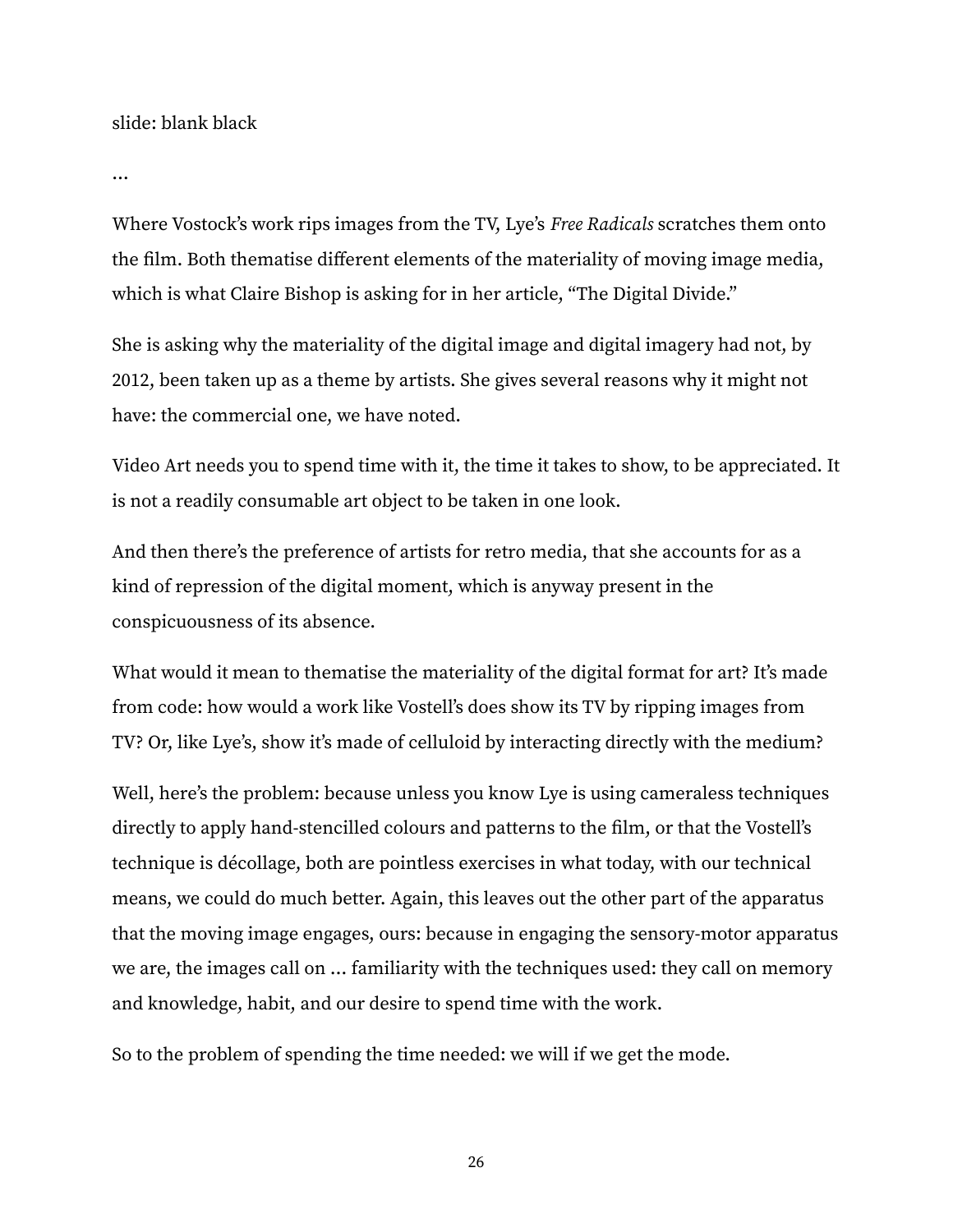Or, we will if we get the character, the link we need to make to what we might call understand the work, that is really to link in to the timeline presented by the artist's practice. In both cases, we are led to experience the work in another sort of time, in the time of our inner experience.

There are two types of character that bear on art in the moving image, among which arts we are not making a strong distinction, since we are saying that art, as a genre, needing a knowledge of its modes, is medium-agnostic. We can map it onto all sorts of different media.

As long as we have the mode.

Modes are from our knowledge of genres. They are the individuals of genre.

They animate or give life to it. As much as characters do, by linking in to, linking us in to, and providing a schematic link in to, an inner experience of time. Modes as much as characters give life to genre for us. Bringing the experience to life.

Life is the connection to indetermination, to another sort of time, or temporal experience.

In the mode, it is individual. It starts with the moving image moving.

Is it the same as screen-time?

That's like asking, is your inner experience of time the same as mine? It modulates differently.

Its modulation, where it comes to life for us, bringing the genre to life, and making it expressive, relates to what you know from the genre, what you remember, and what you take for granted, your habits.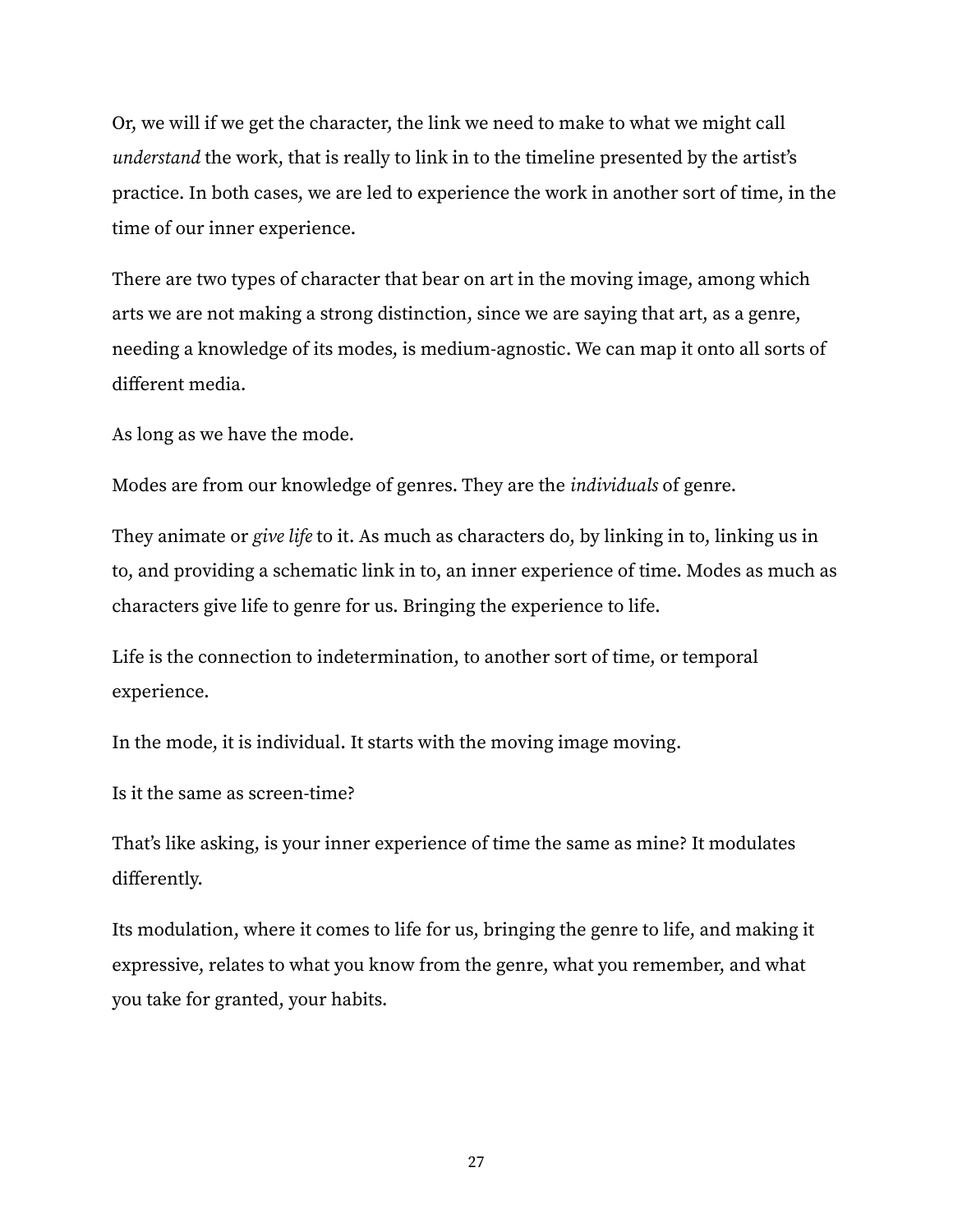The two types of character are *artists* and *auteurs*. We associate the first type with Art Video and the second with art movies, or arthouse cinema. But genre is always at work there too, across the different media.

Len Lye's proves some of these points by taking the high-action from its materiality of the moving image to sculpture. He produced Kinetic Sculptures. Now these, without any knowledge of what this new artistic sub-genre contains, or expresses in its modes, are immediately alive for us:

…

slide: clip: Flip and Two Twisters, 1977 conceived, built 2016 00:35

…

This work was installed at Govett Brewster, in New Plymouth, in 2016. Here's an indication of scale:

…

slide: Flip and Two Twisters, showing scale

…

…but this is sculpture, not moving image… Yes, it is Kinetic sculpture, which should put us in mind, since it shares the same root, of cinema, from [κίνημα](https://en.wiktionary.org/wiki/%CE%BA%CE%AF%CE%BD%CE%B7%CE%BC%CE%B1#Ancient_Greek) (kínēma meaning "movement"). And it shares more than this: think of the full of action frames of Lye's film works.

Lye's Kinetic Sculptures take movement to the extreme, almost to the point of breakdown.

…

slide: clip: Yves Tinguely, Homage to New York, 1960 00:14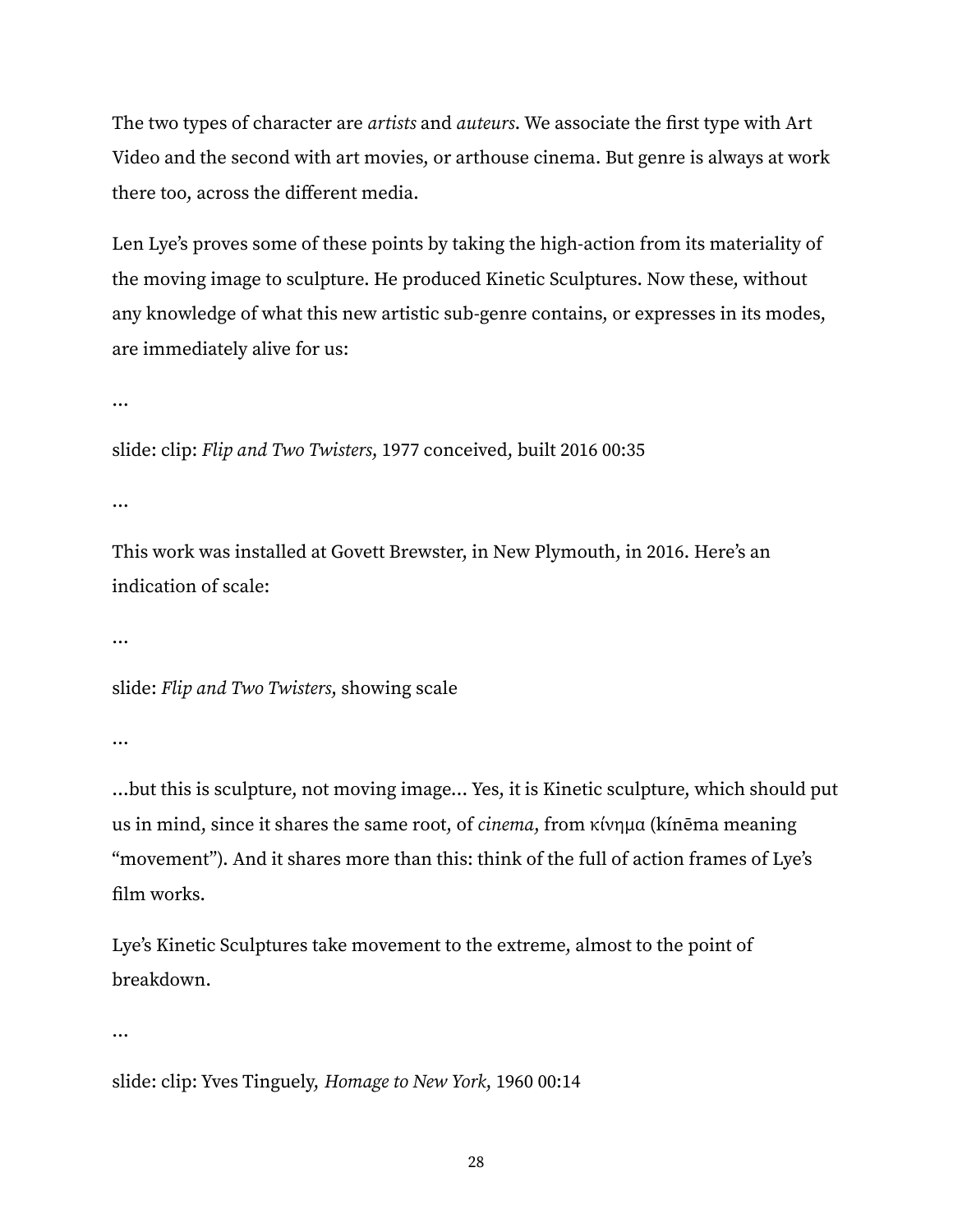While, Yves Tingely's Homage to New York, 1960, was a room-sized meta-machine that went into total breakdown and self-destructed in the gallery… leading some gallery attendees to run for their lives…

This is essentially time-based work and the bits of it that don't go as far as breakdown are made to do it again, like the generic work that was put on repeat so that audiences could see the same wave again, the same puff and billow of smoke or dust, the same time of chaos run out, and play back. A chaos that we find it difficult to appreciate any more.

So that the other aspect of this work is performance, both in the performance of an action, or an event, and in its documentation. In the repetition of the performance as performance, live, its repetition indicating to us that it is a performance, and in its repetition in its documentation by the moving image, or Video Art.

Key artists in this regard are:

```
Bruce Nauman, here, in 1967 performing Art Make-Up:
```
…

…

slide: clip: Art Make-Up, 1967 00:28

…

slide: blank black

…

A performance, itself, taken up by other performers and artists and performance artists and repeated.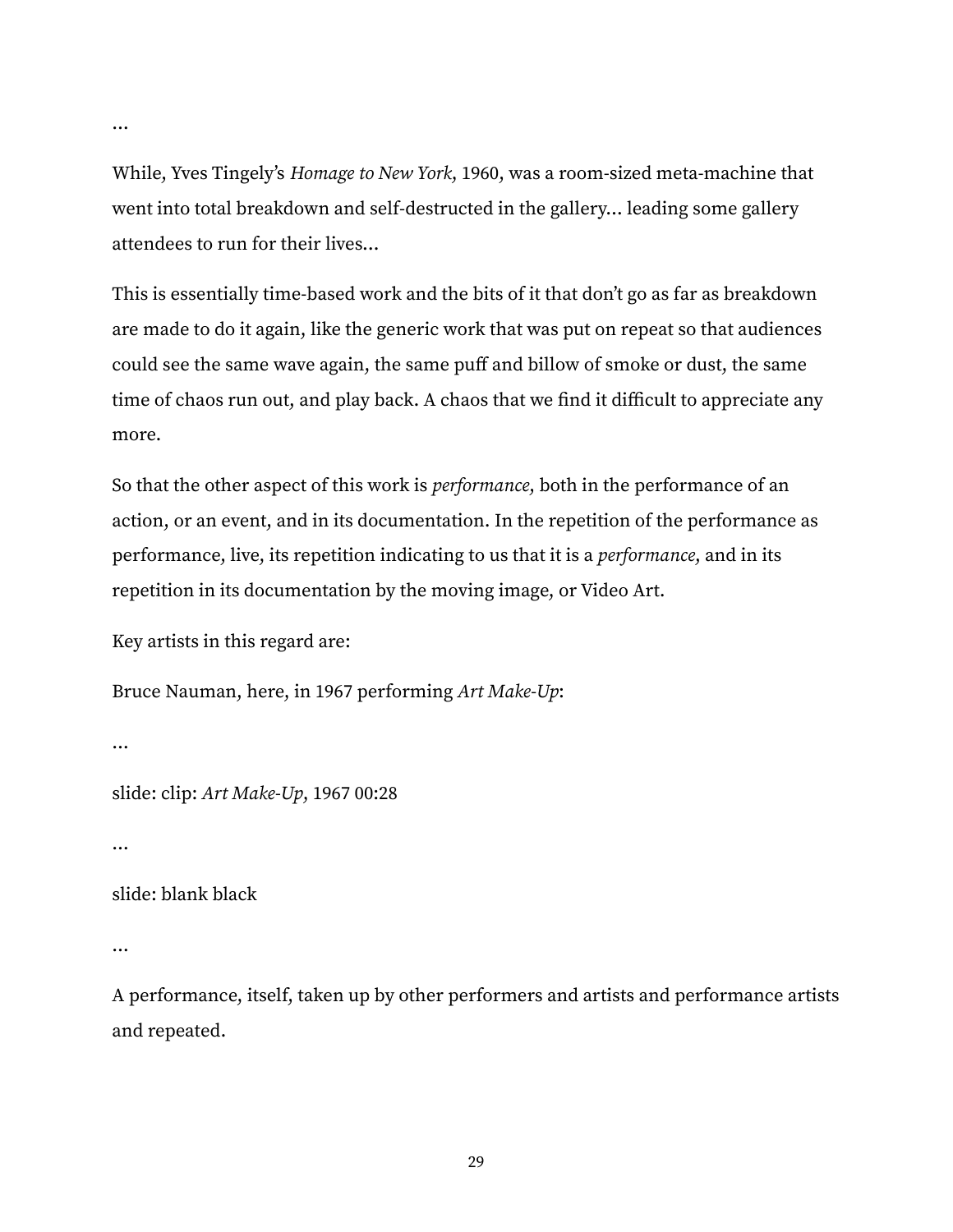And Nam June Paik, who starts down the line of Len Lye, in engaging collaboration across the media of music and moving image.

Here, performing his work, TV Cello, and wearing TV Glasses, is Charlotte Moorman:

…

slide: Charlotte Moorman and TV Cello

…

Worth noting is the TV component, the CRT screens housed in perspex boxes, and the small screens on the glasses. TVs here have a kind of indexical or symbolic value. Like Vostell's early incorporation of a TV into an installation, it doesn't matter much what's playing on them, but that they are technical instruments for the reproduction of … performances and events.

We tend, with moving image art, to slide between documentation and original artwork, authentic performance and unique event. And this, as Bishop writes, has something to do with Benjamin's aura; but I would say it has more to do with its origination each time the moving image is shown than its loss: or its loss without a sense of loss because it can be shown again.

For both auteurs and artists working in the moving image art genre, time is the time of the name, linking a name to the practice and making it super important to document the performance, event, time-based artwork. Why? Because how else can it be catalogued as the authentic, original and unique work of the named artist and be placed within the timeline of their practice? And without this link being made, the mode of the individual artwork, performance event, cannot make a link to any inner experience other than what it shows at the time. Which, as we have seen, can be quite … random.

…

Time-based work seems to come from cinema more than the performing arts.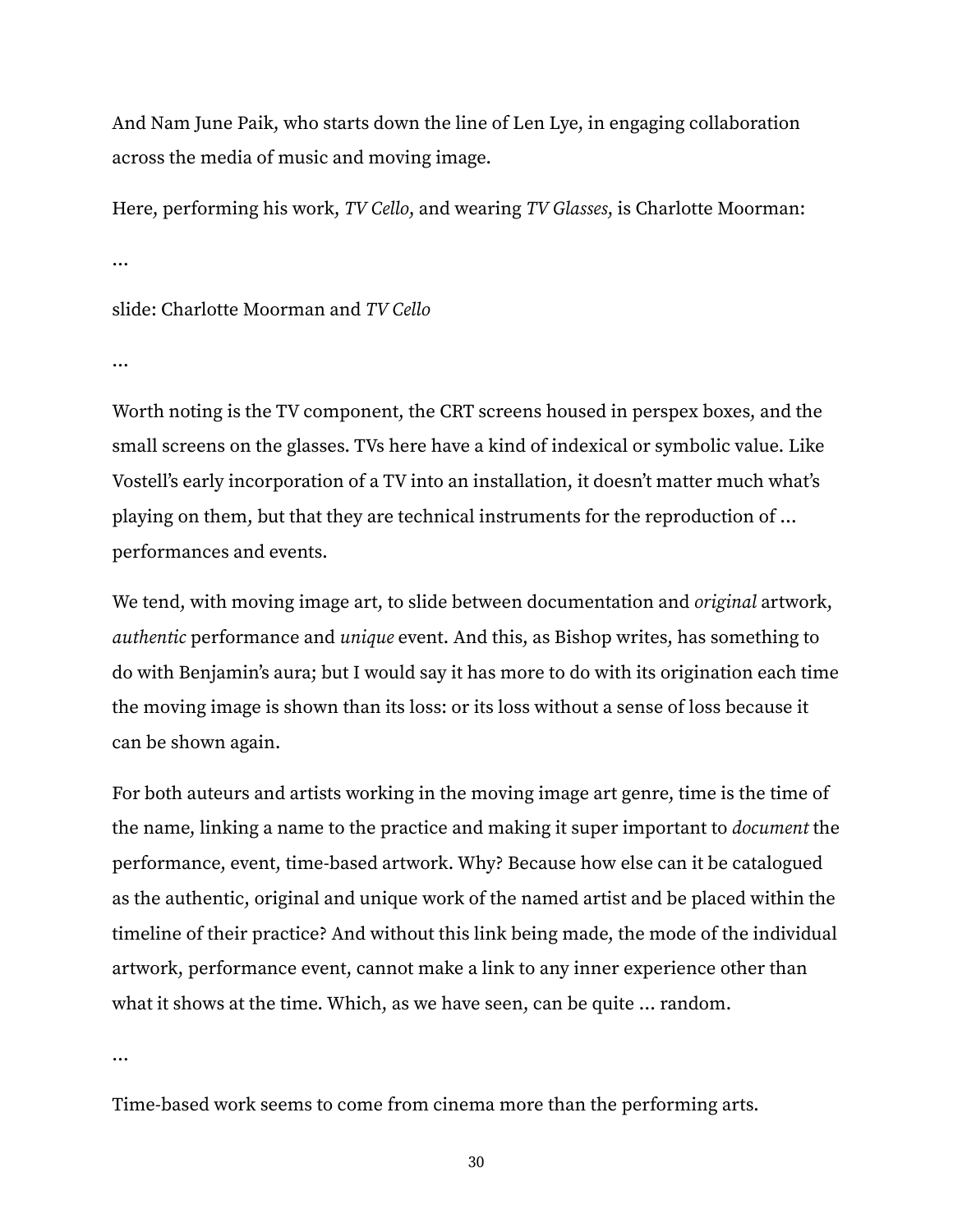Andy Warhol's work, Sleep, shown in 1964, is really the first durational work, from which the durations of performance artists, like Marina Abramović, takes over, again affirming the interplay and infection of artworks across different media, its medium-agnosticism, along with other aspects of Warhol's works. Like for instance the 'screen tests' or 'movie portraits' shot between 1963 and 1966.

slide: clip: Dalí screen test 00:27

…

…

slide: blank black

…

…not the best of Warhol's screen tests, but the question to be asked here is, Is the artist present? As Abramović's 2010 work, The Artist is Present, was called, which engaged the materiality of the named artist directly, and is as alive in its documentation as it is or was live.

…

slide: clip: The Artist is Present 00:05-01:00

…

slide: blank black

…

Warhol's Sleep is 5 hours and 20 minutes in duration. It shows John Giorno sleeping. And is in fact composed of looped and therefore repeated sections cut together with unlooped footage, shot in 'real-time,' and so well edited that the two are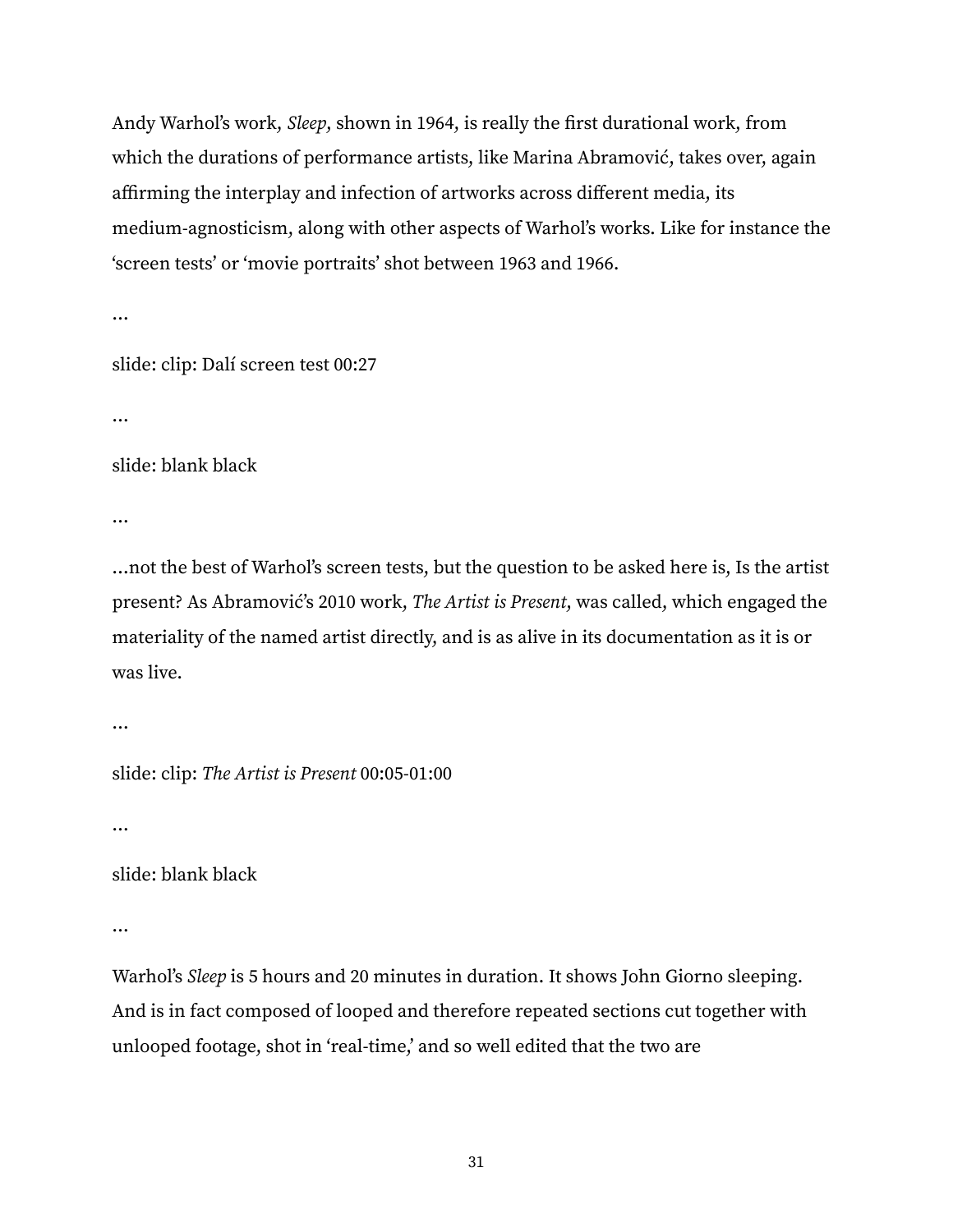indistinguishable. What you might call a VFX, like that in Birdman giving the impression of a continuous take.

…

slide: Edie Sedgwick, screen test, 1965 [no audio]

…

Two main strategies tend to apply to moving image art: in the one, the image's imperfection for having been torn from context, or scratched or ripped, and glitching out, and showing the marks of its materiality as medium; in the other, the 'perfection' of the image tells the story, for which the image's materiality as medium is no more than support.

In the case of imperfection, we need knowledge of context, or theory, conceptual line and lineage, to make the connection; and we may in the case of the highly polished image too. So, to artist and auteur, we can add a third figure or character who has the function of witness: the witness function.

What does the witness do? Links for us to the immaterial part of the image, to its inner sense of time, to its mystery and its aura.

The witness function is that of the character, if there are characters, and of the mode, where characters do not animate the moving image sequence: the witness functions to bring to life for us, with the smallest detail of a look, or a posture, screen-time, opening onto the inner experience of time belonging to the always individual, unique, authentic and perfect even when imperfect moving image sequence as its mode of expression.

But how does it work? She, he or they have a schematic presence although a living person: we, for example, see they have been carried away by some detail, in the mise-en-scène of the gallery, or cinema, where there is a screen, which they are contemplating.